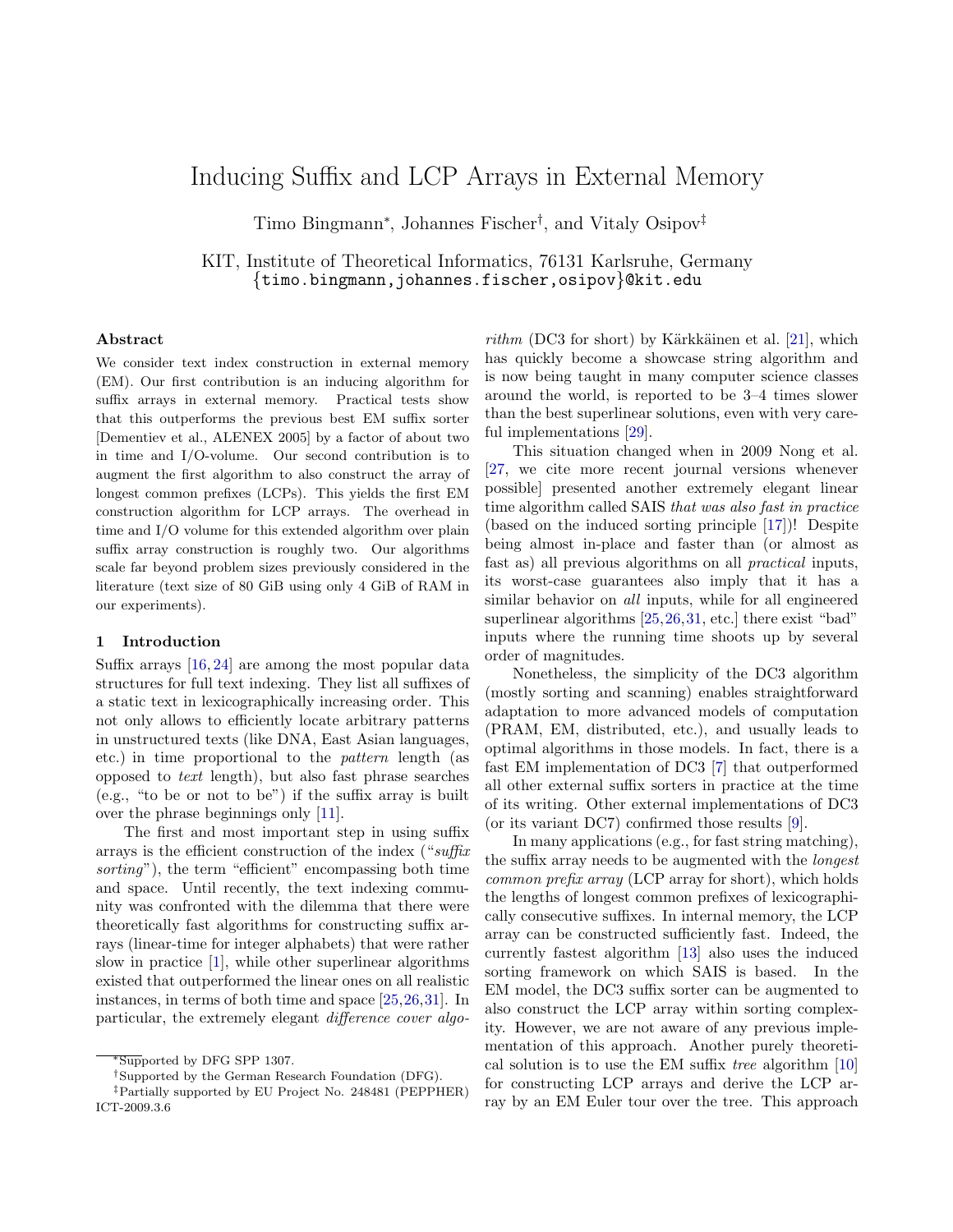seems even less suitable for an efficient implementation. There are only a couple of semi-external construction algorithms [\[15,](#page-13-10) [18,](#page-13-11) [33\]](#page-14-5), where "semi-external" means that they only need some arrays in RAM, while other parts can be scanned.

We point out that a truly external LCP array construction algorithm is the only missing piece for a fast practical EM suffix tree construction, because, as Barsky et al. [\[4,](#page-13-12) p. 986] say in their survey on EM suffix trees: "The conversion of a suffix array into a suffix tree turned out to be disk-friendly, since reads of the suffix array and writes of the suffix tree can be performed sequentially. However, the suffix array needs to be augmented with the LCP information in order to be converted into a suffix tree." They also comment on the possibility of adapting external DC3 to LCP arrays: "It is currently not clear how efficient the presented algorithm for the LCP computation would be in a practical implementation." And finally they say: "It may be only one step that divides us from a scalable solution for constructing suffix trees on disk for inputs of any type and size. Once this is done, a whole world of new possibilities will be opened, especially in the field of biological sequence analysis." The present paper closes this gap, as outlined in the following section "Our Contributions."

1.1 Our Contributions. Motivated by the superior performance of the SAIS algorithm over other suffix array construction algorithms in internal memory, in this paper we investigate if the induced sorting principle can be exploited also in the EM model. We have two goals in mind: (1) engineer an EM suffix sorting (hence also BWT!) algorithm that outperforms the currently best one [\[7\]](#page-13-6) while keeping it within sorting complexity, and (2) implement the first external memory LCP array construction algorithm that is faster than a DC3-based approach. Both of our algorithms are based on the induced sorting principle [\[27\]](#page-14-4). Thus, we make the first comparative study of suffix arrays in EM that includes the induced sorting principle, since all previous studies [\[4,](#page-13-12) [7\]](#page-13-6) were conducted before the advent of SAIS. In § [3,](#page-2-0) we show that SAIS is suitable for the EM model by reformulating the original algorithm such that it uses only scanning, sorting, merging, and priority queues. The former three operations are certainly doable in EM, and there are also EM priority queues achieving sorting lower bounds both in theory [\[2\]](#page-13-13) and in practice [\[8,](#page-13-14)[30\]](#page-14-6). We make some careful implementation decisions in order to keep the I/O-volume low. As a result, our new algorithm, called eSAIS, is about two times faster than the EM-implementation of DC3 [\[7\]](#page-13-6). The I/O volume is reduced by a similar factor. We then

proceed and engineer the first fully EM algorithm for LCP array construction. It is 3–4 times faster than our own implementation of LCP construction using DC3 (recall there was no such implementation before). The increase in both time and I/O volume of eSAIS with LCP array construction compared to pure suffix array construction is only around two.

Our algorithms scale far beyond problem sizes previously considered in the literature. In sum, all experiments reported in this paper took 34 computing days and 200 TiB I/O volume. At the extreme end, we could build the suffix-array for an 80 GiB XML dump of the English Wikipedia in 2.5 µsec per character using only 4 GiB of main memory, with a total of about 18 TiB of generated I/O-volume. Such results have never been reported before.

1.2 Further Related Work. General-purpose EM string sorting routines have been described by Arge et al. [\[3\]](#page-13-15). There are also practical EM methods for constructing related text indexes like the Burrows-Wheeler transform [\[12\]](#page-13-16). A recent paper [\[5\]](#page-13-17) describes an EM LCP array construction algorithm for the specific case of short DNA-reads (which is, due to the quadratic dependency on the length of the longest read, not suitable for arbitrary strings). A completely different research topic not pursued here is how to use an external suffix array to efficiently *answer queries*; see e.g. [\[32\]](#page-14-7).

## 2 Preliminaries

Let  $[0, n] := \{0, \ldots, n\}$  and  $[0, n) := \{0, \ldots, n-1\}$  be ranges of integers, and  $\mathbb{1}_{\text{cond}} \in \{0,1\}$  be a boolean variable indicating the truth of condition cond.

Given a string  $T = [t_0 \dots t_{n-1}]$  of n characters drawn from a totally ordered alphabet  $\Sigma$ , we call the substring  $T_i := [t_i \dots t_{n-1}]$  the *i*-th suffix of T. For a simpler exposition, we assume that  $t_{n-1}$  is a unique character \$ that is lexicographically smallest, although our implementation does not rely on such a sentinel character. The *suffix array*  $SA_T$  of  $T$  is the permutation of the integers  $[0, n)$ , such that  $T_{\mathsf{SA}_T[i-1]} < T_{\mathsf{SA}_T[i]}$ (lexicographic order is always intended when comparing strings by " $\langle$ "). We denote the inverse permutation of  $SA_T$  by  $ISA_T$ . The companion array  $LCP_T$  is defined as  $LCP_T[i] := LCP_T(SA_T[i-1], SA_T[i]),$  where  $LCP_T[0]$ remains undefined and  $LCP_T(i, j)$  is the length of the longest common prefix (LCP) of the suffixes  $T_i$  and  $T_j$ .

<span id="page-1-0"></span>2.1 Induced Sorting Toolkit. Following previous work [\[27\]](#page-14-4), we classify all suffixes into two types: S and L. For suffix  $T_i$  the type(i) is S if  $T_i < T_{i+1}$ , and L otherwise. Suffix  $T_{n-1}$  is fixed as type S. Furthermore, we distinguish the "left-most" occurrences of either type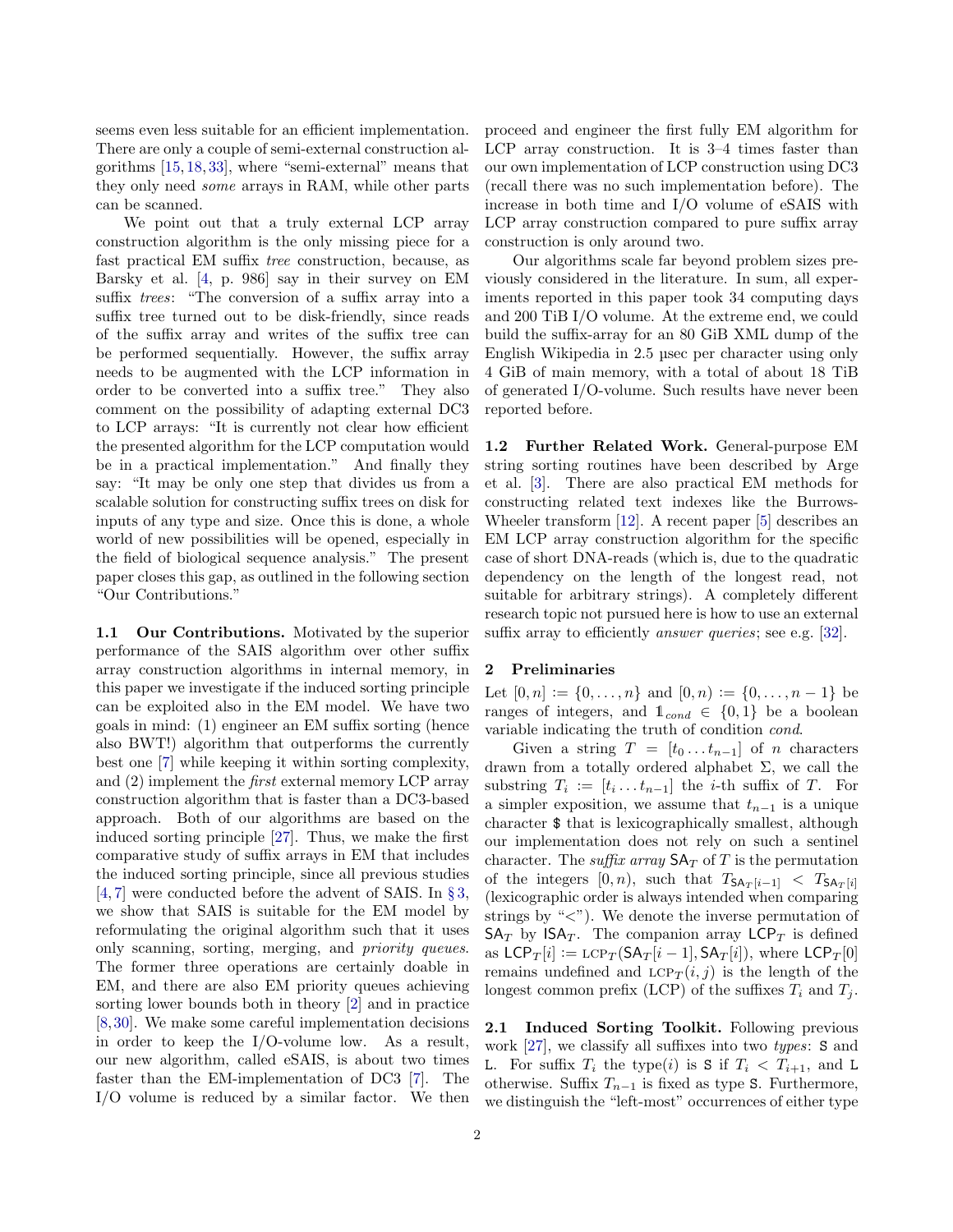as  $S^*$  and  $L^*$ ; more precisely,  $T_i$  is  $S^*$  if  $T_i$  is  $S$ -type and  $T_{i-1}$  is L-type. Symmetrically,  $T_i$  is L<sup>\*</sup>-type if  $T_i$  is Ltype and  $T_{i-1}$  is S-type. The last suffix  $T_{n-1} = [\mathcal{F}]$ is always  $S^*$ , while the first suffix is never  $S^*$  nor  $L^*$ . Sometimes we also say the character  $t_i$  is of type(*i*).

Using these classifications, one can identify subsequences within the suffix array. The range of suffixes starting with the same character  $c$  is called the  $c$ -bucket, which itself is composed of a sequence of L-suffixes followed by S-suffixes. We also define the repetition count for a suffix  $T_i$  as  $\text{rep}(i) := \max_{k \in \mathbb{N}_0} \{t_i = t_{i+1} = \cdots =$  $t_{i+k}$ ; then the L/S subbuckets can further be decomposed into ranges of equal repetition counts, which we call repetition buckets.

The principle behind induced sorting is to deduce the lexicographic order of unsorted suffixes from a set of already ordered suffixes. Many fast suffix sorting algorithms incorporate this principle in one way or another [\[29\]](#page-14-3). They are built on the following inducing lemma [\[23\]](#page-13-18):

<span id="page-2-1"></span>LEMMA 2.1. If the lexicographic order of all  $S^*$ -suffixes is known, then the lexicographic order of all L-suffixes can be induced iteratively smallest to largest.

*Proof.* We start with  $\mathcal{L} := S^*$  as the lexicographically ordered set of  $S^*$ -suffixes. Iteratively, choose the unsorted L-suffix  $T_i \notin \mathcal{L}$  that, among all unsorted Lsuffixes, has smallest first character  $t_i$  and smallest rank of suffix  $T_{i+1}$  within  $\mathcal{L}$ , such that  $T_{i+1}$  is already in  $\mathcal{L}$ . From these properties,  $T_i < T_j$  for all  $T_j \in \mathcal{L} \setminus \{T_i\}$ follows due to the transitive ordering of L-suffix chains, and  $T_i$  can be inserted into  $\mathcal L$  as the next larger L-suffix. This procedure ultimately sorts all L-suffixes, because each has an S ∗ -suffix to its right.

Analogously, the order of all S-suffixes can be induced iteratively largest to smallest, if the relative order of all L<sup>\*</sup>-suffixes is known. Therefore, it remains to find the relative order of  $S^*$ -suffixes.

For each  $S^*$ -suffix  $T_i$ , we define the  $S^*$ -substring  $[t_i, \ldots, t_j]$ , where  $T_j$  is the next  $S^*$ -suffix in the string. The last  $S^*$ -suffix  $[\$]$  is fixed to be a sentinel  $S^*$ substring by itself. We call the last character  $t_i$  of each S<sup>\*</sup>-substring the *overlapping character*. S<sup>\*</sup>-substrings are ordered lexicographically, with each component compared first by character and then by type, Lcharacters being smaller than S-characters in case of ties. This partial order allows one to apply lexicographic naming to S\*-substrings [\[27\]](#page-14-4). By representing each S ∗ -substring by its lexicographic name in the superalphabet  $\Sigma^*$ , one can efficiently solve the problem of finding the relative order of  $S^*$ -suffixes to recursively suffix sorting the reduced string of lexicographic names of S ∗ -substrings.

#### <span id="page-2-0"></span>3 Induced Suffix Sorting in External Memory

Our first goal is to design an EM algorithm based on the induced sorting principle that runs in sorting complexity and has a lower constant factor than DC3 [\[7\]](#page-13-6). The basis for this algorithm is an efficient EM priority-queue (PQ) [\[8\]](#page-13-14), as suggested by the proof of [lem. 2.1.](#page-2-1) Since it is derived from RAM-based SAIS, we call our new algorithm eSAIS (External Suffix Array construction by Induced Sorting). We first comment on details of the pseudocode shown as [alg. 1,](#page-3-0) which is a simplified variant of eSAIS. § [3.1](#page-3-1) is then devoted to complications that arise due to large S ∗ -substrings.

Let  $R$  denote the reduced string consisting of lexicographic names of S ∗ -suffixes. The objective of lines 2–9 is to create the inverse suffix array  $\mathsf{ISA}_R$ , containing the ranks of all  $S^*$ -suffixes in T. In line 2, the input is scanned back-to-front, and the type of each suffix  $i$ is determined from  $t_i$ ,  $t_{i+1}$ , and type $(i + 1)$ . Thereby,  $S^*$ -suffixes are identified, and we assume there are  $K$  $S^*$ -suffixes with  $K-1$   $S^*$ -substrings between them, plus the sentinel S ∗ -substring. For each S ∗ -substring, the scan creates one tuple. These tuples are then sorted as described at the end of  $\S 2.1$  $\S 2.1$  (note that the type of each character inside the tuple can be deduced from the characters and the type of the overlapping character). After sorting, in line 3 the  $S^*$ -substring tuples are lexicographically named with respect to the S ∗ -substring ordering, and the output tuple array  $N$  is naturally ordered by names  $n_k \in [0, K)$ . The names must be sorted back to string order in line 4. This yields the reduced string R, wherein each character represents one  $S^*$ -substring. If the lexicographic names are unique, the lexicographic ranks of  $S^*$ -substrings are simply the names in  $R$  (lines 8–9). Otherwise the ranks are calculated recursively by calling eSAIS and inverting  $SA_R$  (lines 5–7).

With  $\mathsf{ISA}_R$  containing the ranks of  $\mathsf{S}^*$ -suffixes, we apply [lem. 2.1](#page-2-1) in lines 10–15. The PQ contains quintuples  $(t_i, y, r, [t_{i-1}, \ldots, t_{i-\ell}], i)$  with  $(t_i, y, r)$  being the sort key, which is composed of character  $t_i$ , indicator  $y = \text{type}(i)$  with  $L < S$  and relative rank r of suffix  $T_{i+1}$ . To efficiently implement [lem. 2.1,](#page-2-1) instead of checking all unsorted L-suffixes, we design the PQ to create the relative order of  $S^*$ - and L-suffixes as described in the proof. Extraction from the PQ always yields the smallest unsorted L-suffix, or, if all L-suffixes within a c-bucket are sorted, the smallest  $S^*$ -suffix i with unsorted preceding L-suffix at position  $i-1$  (hence  $t_{i-1} > c$ ). Thus diverging slightly from the proof, the PQ only contains L-suffixes  $T_i$  where  $T_{i+1}$  is already ordered, plus all  $S^*$ suffixes where  $T_{i-1}$  has not been ordered; so at any time the PQ contains at most  $K$  items. In line 11, the PQ is initialized with the array  $S^*$ , which is built in line 10 by reading the input back-to-front again, re-identifying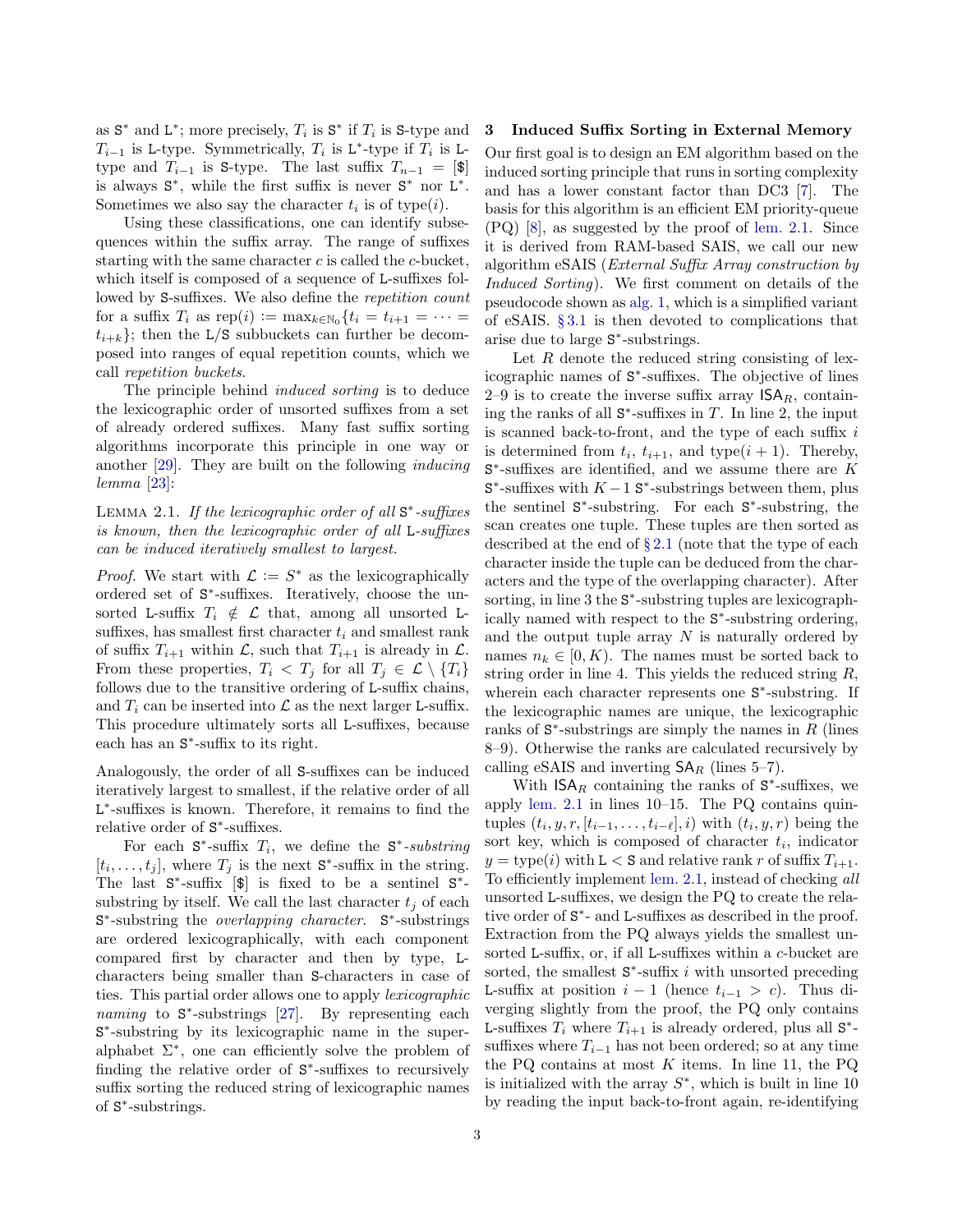Algorithm 1: eSAIS description in tuple pseudo-code

<span id="page-3-0"></span>1 eSAIS( $T = [t_0 ... t_{n-1}]$ ) begin 2 Scan T back-to-front, create  $[(s_k^*) | k \in [0, K)]$  for K S<sup>\*</sup>-suffixes, and sort S<sup>\*</sup>-substrings:  $P := \texttt{Sort}_{S^*}[(t_i...t_j], i, \text{type}(j)) \mid (i, j) = (s_k^*, s_{k+1}^*), k \in [0, K)]$  // with s  $K^* := n - 1$ 3  $N = [(n_k, i)] := \texttt{Lemma}_{S^*}(P)$  // choose lexnames  $n_k \in [0, K)$  for  $S^*$ -substrings 4  $R := [n_k | (n_k, i) \in \text{Sort}(N \text{ by second component})]$  // sort lexnames back to string order  $\mathbf{5}$  | if the lexnames in N are not unique then 6 SAR := eSAIS(R)  $//$  recursion with  $|R| \leq \frac{|T|}{2}$ 7 | ISA $_R := [ r_k | (k, r_k) \in \text{Sort} [(\text{SA}_R[k], k) | k \in [0, K) ] ]$ 8 else // (Sort sorts lexicographically unless stated otherwise.)<br>9 |  $|$  ISA<sub>R</sub> := R // (Sort sorts lexicographically unless stated otherwise.) 9 |  $|S A_R := R$  //  $|S A_R|$  has been generated directly  $10$ \* := [(t<sub>j</sub>, S, ISA<sub>R</sub>[k], [t<sub>j−1</sub> . . . t<sub>i</sub>], j) | (i, j) = (s<sub>k−1</sub>, s<sub>k</sub>), k ∈ [0, K)] // with s  $_{-1}^* := 0$ 11  $\rho_L := 0, \quad Q_L := \texttt{CreatePQ}(S^* \text{ by } (t_i, y, r, [t_{i-1} \dots t_{i-\ell}], i))$ 12 while  $(t_i, y, r, [t_{i-1} \ldots t_{i-\ell}], i) = Q_L$ .extractMin() do // induce from next S ∗ - or L-suffix 13 **if**  $y = L$  then  $A_L$  append $((t_i, i))$  $\frac{1}{s}$  save i as next L-type in SA 14 if ti−<sup>1</sup> ≥ t<sup>i</sup> then QL.insert(ti−1, L, ρL++, [ti−<sup>2</sup> . . . ti−`], i − 1) // Ti−<sup>1</sup> is L-type?  $\begin{array}{|c|c|c|c|c|}\hline \textbf{15} & \textbf{else} & L^*\textbf{.append}((t_i,\mathtt{L},\rho_L\textbf{++},[t_{i-1}\ldots t_{i-\ell}],i))& \textbf{16} & \textbf{17} & \textbf{17} & \textbf{18} & \textbf{5-type} \hline \end{array}$ 16 Repeat lines 11–15 and construct  $A<sub>S</sub>$  from  $L^*$  array with inverted PQ order and  $\rho_S$ --. 17  $\left[ \begin{array}{c|c} \mathbf{return} & [i \mid (t, i) \in \mathtt{Merge}((t_i, i) \in A_L \textbf{ and } (t_j, j) \in A_S.\mathtt{reverse}() \textbf{ by first component}) \end{array} \right]$ 

 $S^*$ -suffixes and merging with  $\mathsf{ISA}_R$  to get the rank for each tuple. Notice that the characters of  $S^*$ -substrings are saved in reverse order. The while loop in lines 12–15 then repeatedly removes the minimum item and assigns it the next relative rank as enumerated by  $\rho_L$ ; this is the inducing process. If the extracted tuple represents an L-suffix, the suffix position i is saved in  $A_L$  as the next L-suffix in the  $t_i$ -bucket (line 13). Extracted  $S^*$ -suffixes do not have an output. If the preceding suffix  $T_{i-1}$  is L-type, then we shorten the tuple by one character to represent this suffix, and reinsert the tuple with its relative rank (line 14). However, if the preceding suffix  $T_{i-1}$  is S-type, then the suffix  $T_i$  is L<sup>\*</sup>-type, and it must be saved for the inducing of S-suffixes (line 15). When the PQ is empty, all L-suffixes are sorted in  $A_L$ , and  $L^*$  contains all  $L^*$ -suffixes ranked by their lexicographic order. See [fig. 4](#page-8-0) for an example of this process.

<span id="page-3-1"></span>With the array  $L^*$  the while loop is repeated to sort all S-suffixes (line 16). This process is symmetric with the PQ order being reversed and using  $\rho_{S}$ -- instead of incrementing. If  $t_{i-1} > t_i$  occurs, the tuple can be dropped, because there is no need to recreate the array  $S^*$  (as all L-suffixes are already sorted). When both  $A_L$  and  $A_S$  are computed, the suffix array can be constructed by merging together the L- and Ssubsequences bucket-wise (line 17).  $A<sub>S</sub>$  has to be reversed first, because the S-suffix order is generated largest to smallest. Note that in this formulation the alphabet  $\Sigma$  is only used for comparison.

3.1 Splitting Large Tuples. After the detailed description of [alg. 1,](#page-3-0) we must point out two issues that occur in the EM setting. While  $S^*$ -substrings are usually very short, at least three characters long and on average four, in pathological cases they can encompass nearly the whole string. Thus in line 2–3 of [alg. 1,](#page-3-0) the tuples would grow larger than an  $I/O$  block  $B$ , and one would have to resort to long string sorting [\[3\]](#page-13-15). More seriously, in the special case of [\$] being the only S ∗ -suffix, the while-loop in lines 12–15 inserts  $\frac{n(n+1)}{2}$  characters, which leads to quadratic  $I/O$  volume. Both issues are due to long  $S^*$ -substrings, but we will deal with them differently.

Long string sorting in EM can be dealt with using lexicographic naming and doubling [\[3,](#page-13-15) Sect. 4]. However, instead of explicitly sorting long strings, we integrate the doubling procedure into the suffix sorting recursion and ultimately only need to sort short strings in line 2 of [alg. 1.](#page-3-0) This is done by dividing the  $S^*$ substrings into *split substrings* of length at most  $B$ , starting at the beginning, and lexicographically naming them along with all other substrings. Thereby, a long  $S^*$ -substring is represented by a sequence of lexicographic names in the reduced string. The corresponding split tuples are formed in the same way as S<sup>∗</sup>-substring tuples in  $P$ , they also overlap by one character, except that this character need not be S<sup>\*</sup>-type. After the recursive call, long  $S^*$ -substrings are correctly ordered among all other S ∗ -substring due to suffix sorting, and split tuples can easily be discarded in line 10 as they do not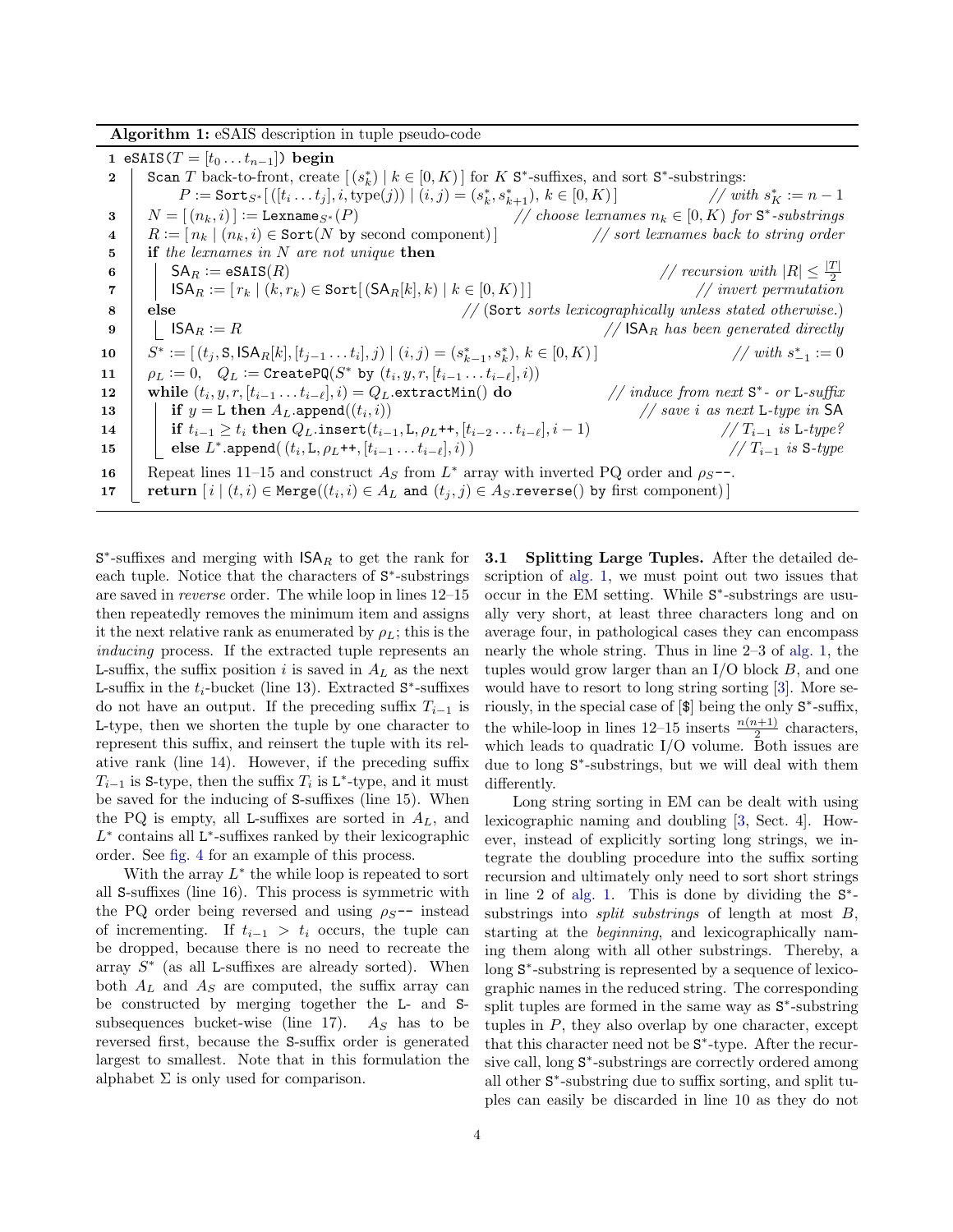Algorithm 2: Inducing step with  $S^*$ -substrings split by  $D_0$  and D, replacing lines 10–15 of [alg. 1](#page-3-0)

<span id="page-4-0"></span>1  $\mathcal{D} := \{ s_k^* - D_0 - \nu \cdot D \mid \nu \in \mathbb{N}, s_k^* - D_0 - \nu \cdot D > s_{k-1}^* \}$  $, k \in [0, K) \}$  // split positions, with  $s_{-1}^* = 0$ 2  $S^* := \text{Sort}[(t_j, \text{ISA}_R[k], [t_{j-1} \dots t_i], j, \mathbb{1}_{i \in \mathcal{D}}) | j = s_k^*, i = \max(s_{k-1}^*, j - D_0), k \in [0, K)]$ 3 L := Sort $[(t_j, \text{rep}(j), j, [t_{j-1} \dots t_i], \mathbb{1}_{i \in \mathcal{D}}) | j \in \mathcal{D}, i = \max(s_{k-1}^*, j - D), t_j \text{ is L-type}]$  $4 S := \text{Sort}[(t_j, \text{rep}(j), j, [t_{j-1} \dots t_i], 1_{i \in \mathcal{D}}) | j \in \mathcal{D}, i = \max(s_{k-1}^*, j - D), t_j \text{ is S-type}]$  $\mathfrak{b} \;\; \rho_L \mathrel{\mathop:}= 0, \quad a \mathrel{\mathop:}= \bot, \quad r_a = 0, \quad S^* \mathrel{\mathop:}= \mathtt{Stack}(S^*), \quad Q_L \mathrel{\mathop:}= \mathtt{CreatePQ}(\emptyset \;\mathop{\mathsf{by}}\; (t_i, r, [t_{i-1} \ldots t_{i-\ell}], i, c))$ 6 while  $Q_L$ .NotEmpty() or  $S^*$ .NotEmpty()  $\bf{do}$ 7 │ while  $Q_L$ .Empty $()$  or  $t < Q_L$ .TopChar $()$  with  $(t, r, [t_{i-1} \ldots t_{i-\ell}], i, c) = S^*.$ Top $()$  do  $\begin{array}{c|c} \mathbf{8} & | & \text{Q}_L.\texttt{insert}(t_{i-1}, \rho_L \texttt{++}, [t_{i-2} \dots t_{i-\ell}], i-1, c), \quad S^* \end{array}$  $. Pop()$  // induce from  $S^*$ -suffixes  $9 \mid a' \coloneqq a, \quad a \coloneqq Q_L.\texttt{TopChar}(), \quad r_a \coloneqq (r_a+1)1_{a'=a}, \quad m \coloneqq \rho_L, \quad M \coloneqq \emptyset \quad \text{ // next a-repetition bucket }$ 10 while  $Q_L$ .TopChar() = a and  $Q_L$ .TopRank() < m do // induce from L-suffixes  $\begin{array}{ccc} \texttt{11} & | & (t_i, r, [t_{i-1} \dots t_{i-\ell}], i, c) = Q_L.\texttt{extractMin}(), & A_L.\texttt{append}((t_i, r_{i+1}, \dots, r_{i-\ell}), i, c) \end{array}$  $\frac{1}{s}$  save i as next L-type 12 if  $\ell > 0$  then 13 if  $t_{i-1} \geq t_i$  then  $Q_L$ .insert $(t_{i-1}, \rho_L^{++}, [t_{i-2} \ldots t_{i-\ell}], i - 1, c)$  //  $T_{i-1}$  is L-type <br>
14 if  $t_{i-1} \geq t_i$  then  $Q_L$ .insert $(t_i, \rho_L^{++}, [t_{i-1} \ldots t_{i-\ell}], i, c)$  //  $T_{i-1}$  is S-type  $\begin{array}{|c|c|c|c|c|}\hline \textbf{14} & & \textbf{else} & L^*.\texttt{append}(\,(t_i,\rho_L\texttt{++},[t_{i-1}\ldots t_{i-\ell}],i,c)\,) \\\hline \end{array} \hspace{2cm} \begin{array}{c} \textbf{14} & & \textbf{14} & \textbf{15} & \textbf{16} & \textbf{17} & \textbf{17} & \textbf{18} & \textbf{18} & \textbf{17} & \textbf{18} & \textbf{18} & \textbf{18} & \textbf{19} & \textbf{18} & \textbf{10} &$ 15 else if  $\ell = 0$  and  $c = 1$  then M.append $(i, \rho_L^{++})$  // need continuation? 16 foreach Merge $([ (a, r_a, i, r) | (i, r) \in Sort(M) ]$  with  $(a, r_a, i, [t_{i-1}, \ldots, t_{i-\ell}], c) \in L$ ) do 17 if  $t_{i-1} \geq t_i$  then  $Q_L$ .insert $(t_{i-1}, r, [t_{i-2} \ldots t_{i-\ell}], i-1, c)$  //  $T_{i-1}$  is L-type  $\begin{array}{|c|c|c|c|c|}\hline \textbf{18} & & \textbf{else} & L^*.\texttt{append}(&a,r,[t_{i-1}\ldots t_{i-\ell}],i,c) \\\hline \end{array}$  //  $T_{i-1}$  is S-type

correspond to any  $S^*$ -suffix. The *d-critical* version of SAIS [\[27,](#page-14-4) Sect. 4] is a similar approach.

The second issue arises due to repeated re-insertions of payload characters into the PQ in line 14, possibly incurring quadratic I/O volume. This again is handled by splitting the  $S^*$ -substrings, now starting at the end, into chunks of size  $D_0$  or  $D$  ( $D_0 \geq D$  indicating when to split at all, and  $D \geq 1$  being the actual split length). Lines 10–15 of [alg. 1](#page-3-0) have to be replaced by [alg. 2,](#page-4-0) which we will describe in the following. Let  $\mathcal D$  be the set of splitting positions, counting first  $D_0$  and then  $D$  characters backwards starting at each  $S^*$ -suffix until the preceding  $S^*$ -suffix is met. As before, for each  $S^*$ substring a tuple is stored in the  $S^*$  array, except that only the initial  $D_0$  payload characters are copied. We call these items *seed tuples*. If an  $S^*$ -substring consists of more than  $D_0$  characters, a *continuation tuple* is stored in one of the two new arrays  $L$  or  $S$  in lines 3–4, depending on the type of its overlapping character. This overlapping character  $t_i$  will later be used together with its repetition count  $\text{rep}(i)$  to efficiently match continuation tuples with preceding tuples (see § [2.1](#page-1-0) for the definition of repetition counts); rep(i) is easily calculated while reading the text back-to-front. Along with both seed and continuation tuples we save a flag  $\mathbb{1}_{i\in\mathcal{D}}$  marking whether a continuation exists.

Differing from [alg. 1,](#page-3-0) in line 5 the PQ is initialized as empty and  $S^*$  will be processed as a stack. This modification separates the while loop into inducing from  $S^*$ -suffixes in lines 7–8 and inducing from L-

suffixes in lines 10–15. The two induction sources are alternated between, with precedence depending on their top character:  $Q_L$ .TopChar() =  $t_i$  with  $(t_i, r, \tau, i, c)$  =  $Q_L$ .Top(). Since L-suffixes are smaller than  $S^*$ -suffixes if they start with the same character, the while loop in 7–8 may only induce from S ∗ -suffixes with the first character being smaller than  $Q_L$ .TopChar(); otherwise, the while loop in 10–15 has precedence. When line 9 is reached, the loop in 10–15 extracts all suffixes from the PQ starting with  $a$ , after which the  $S^*$  stack must be checked again. In lines 11–14 the extracted tuple is handled as in [alg. 1,](#page-3-0) however, when there is no preceding character  $t_{i-1}$  in the tuple and the continuation flag c is set, the tuple underruns and the matching continuation must be found. For each underrun tuple, the required position i and its assigned rank  $\rho_L$  is saved in the buffer  $M$ , which will be sorted and merged with the L array in line 16. Matching of the continuation tuple can be postponed up to the smallest rank at which a continued tuple may be reinserted into the PQ. This earliest rank is  $m = \rho_L$ , as set in line 9, because any reinsertion will have  $r \geq \rho_L$ , and thus the while loop 10–15 extracts exactly the  $r_a$ -th repetition bucket of a. Because continuation tuples must only be matched exactly once per repetition bucket, the continuation tuples are sorted by  $(t_i, \text{rep}(j), j)$ , whereby L can be sequentially merged with  $M$  if  $M$  is kept sorted by the first component and L scanned as a stack.

In §[4](#page-5-0) we compute the optimal values for  $D_0$  and D, and analyze the resulting I/O volume.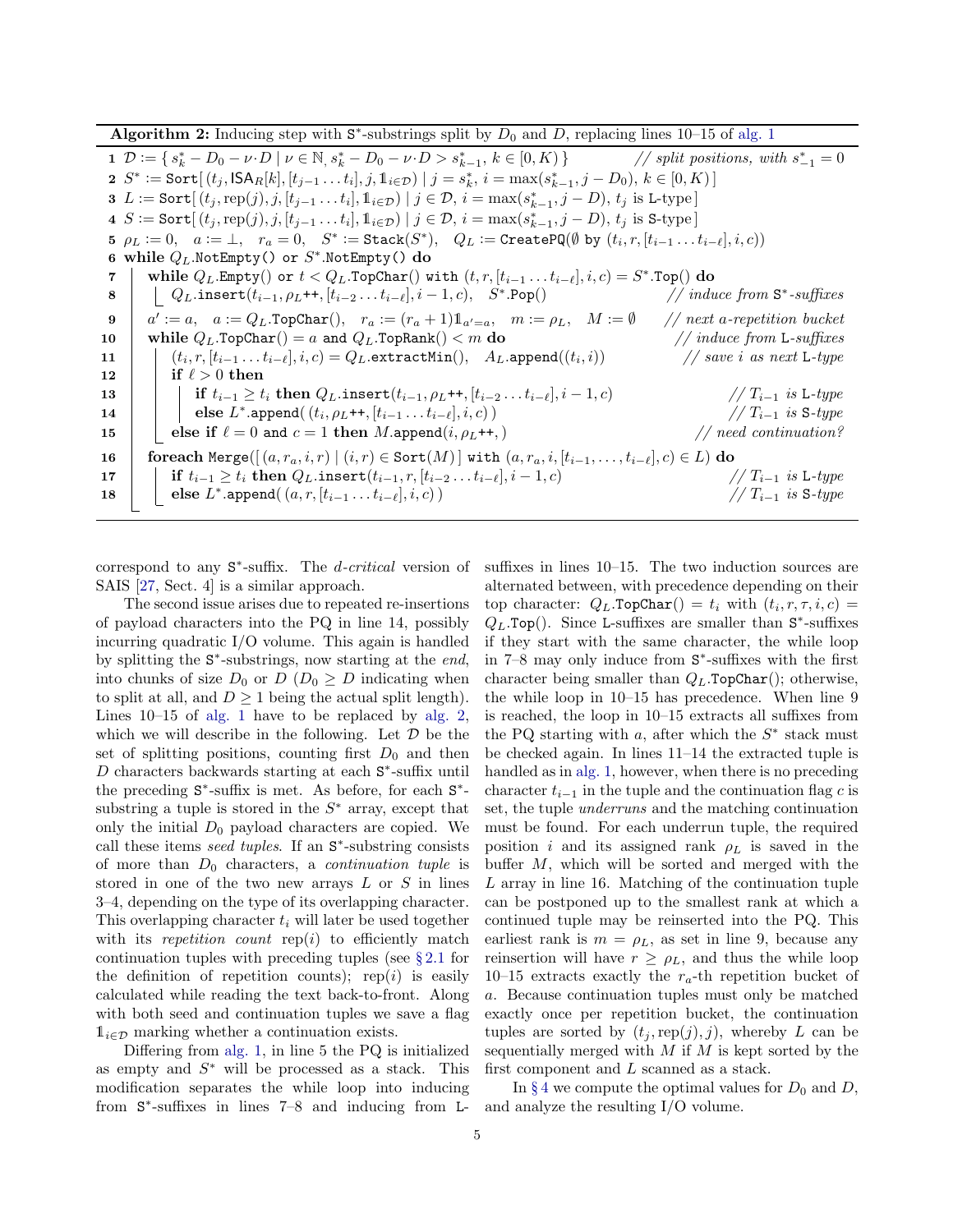<span id="page-5-1"></span>

Figure 1: Data flow graph of the algorithm; numbers refer to the line numbers of [alg. 1](#page-3-0) and [alg. 2,](#page-4-0) respectively. The input  $T$  is read and saved to a file (2), while creating tuples. Sorting these tuples yields  $P$ , whose entries are lexicographically named in  $N$  (3) and sorted again by string index, resulting in  $R$  (4). If names are not unique in  $R$ , the algorithm calls itself recursively (6) to calculate  $SA_R$ . The suffix array is inverted into  $ISA_R$  (7) and resulting ranks are merged with T to create seed and continuation tuples  $(10)$ , which are distributed into sorters  $(2,3,4)$  in [alg. 2.](#page-4-0) The main while-loop  $(6-15)$ reads from array  $S^*$  and priority-queue  $Q_L$ . Depending on the calculation, the while-loop outputs final L-suffix order information into  $A_L$ , stores merge requests to M when tuples underrun, reinserts a shortened tuple, or it saves L<sup>\*</sup>-tuples. Merge requests are handled by matching tuples from M and L (16–18) and reinserting into  $Q_L$ . When the while-loop for inducing L-suffixes finishes, the process is repeated with seed tuples from  $L^*$  and continuation tuples from  $S$ , yielding the final S-suffix order values in  $A<sub>S</sub>$ . The output suffix array is constructed by merging  $A<sub>L</sub>$  and  $A<sub>S</sub>$  (17).

#### <span id="page-5-0"></span>4 I/O Analysis of eSAIS with Split Tuples

We now analyze the overall I/O performance of our algorithm and find the best splitting parameters  $D_0$  and D, both under practical assumptions. We will focus on calculating the I/O volume processed by Sort in lines 2–4 and 16, and by the PQs.

For simplicity, we assume that there is only one elemental data type, disregarding the fact that characters can be smaller than indices, for instance. Thus a tuple is composed of multiple elements of equal size. We write  $SORT(n)$  or  $SCAN(n)$  as the number of I/Os needed to sort or scan an array of  $n$  elements. For our practical experiments we assume  $n \leq \frac{M^2}{B}$ , and thus can relate  $SORT(n) = 2 SCAN(n)$ , which is equivalent to saying that  $n$  elements can be sorted with one in-memory merge step. With parameters  $M = 2^{30}$  (1 GiB) and  $B = 2^{10}$  (1 MiB), as used in our experiments, up to  $2^{50}$ (1 PiB) elements can be sorted under this assumption. Furthermore, we also assume that the PQ has amortized  $I/O$  complexity  $SORT(n)$  for sorting *n* elements, an assumption that is supported by preliminary experiments.

In the analysis we denote the length of  $S^*$ -substrings excluding the overlapping character, thus the sum of their lengths is the string length. For further simplicity, we assume that line 15 of [alg. 2](#page-4-0) always stores continuation requests in  $M$ , and unmatched requests are later discarded. Thus our analysis can ignore the boolean continuation variables.

For a broader view of the algorithm, we abstracted [alg. 1](#page-3-0) (including [alg. 2\)](#page-4-0) into a pipelined data flow graph in [fig. 1.](#page-5-1)

LEMMA 4.1. To minimize  $I/O$  cost [alg. 2](#page-4-0) should use  $D = 3$  and  $D_0 = 8$  for splitting  $S^*$ -strings.

Proof. We first focus on the number of elements sorted and scanned by the algorithm for one  $S^*$ -substring of long length  $\ell = kD$  for  $k \in \mathbb{N}_1$  when splitting by period D and set  $D_0 := D$ . In this proof we count amortized  $costs$  SORT $(1)$  per element sorted and SCAN $(1)$  per element scanned. This is possible, as all  $\frac{n}{\ell}$  **S**<sup>\*</sup>-substrings are processed by the algorithm sequentially.

For one  $S^*$ -substring the algorithm incurs  $SORT(D+)$ 3) for sorting  $S^*$  (line 2) and  $Sorr((\frac{\ell}{D} - 1) \cdot (D + 3))$ for sorting L and S (lines 3–4). In  $Q_L$  and  $Q_S$  a total of  $Sorr(\frac{\ell}{D}(\frac{1}{2}D(D+1))+\ell \cdot 3)$  occurs due to repeated reinsertions into the PQs with decreasing lengths. The buffer M (line 16) requires at most  $Sorr((\frac{\ell}{D} - 1) \cdot 2),$ while reading from  $L$  and  $S$  is already accounted for. Additionally, at most  $SCAN((D-1) + 3)$  occurs when switching from  $Q_L$  to  $Q_S$  via  $L^*$ , as at least the first Scharacter was removed. Overall, this is  $SORT(\frac{\ell}{D}(\frac{1}{2}D^2 +$  $(\frac{9}{2}D+5)-2)+$  SCAN $(D+2)$ , which is minimized for  $D = \sqrt{10} \approx 3.16$ , when assuming SORT = 2 SCAN. Taking  $D = 3$ , we get at most  $Sorr(\frac{23}{3}\ell - 3) + SCAN(5)$ per S ∗ -substring.

Next, we determine the value of  $D_0$  (as the length at when to start splitting by  $D$ ). This offset is due to the base overhead of using continuations over just reinserting into the PQ. Given an  $S^*$ -substring of length  $\ell$ , repeated reinsertions without continuations would incur  $SORT(\frac{1}{2}\ell(\ell+1)+\ell\cdot 3)$ . By putting this quadratic cost in relation to the one with splitting by  $D = 3$ , we get that at length  $\ell \approx 7.7$  the cost in both approaches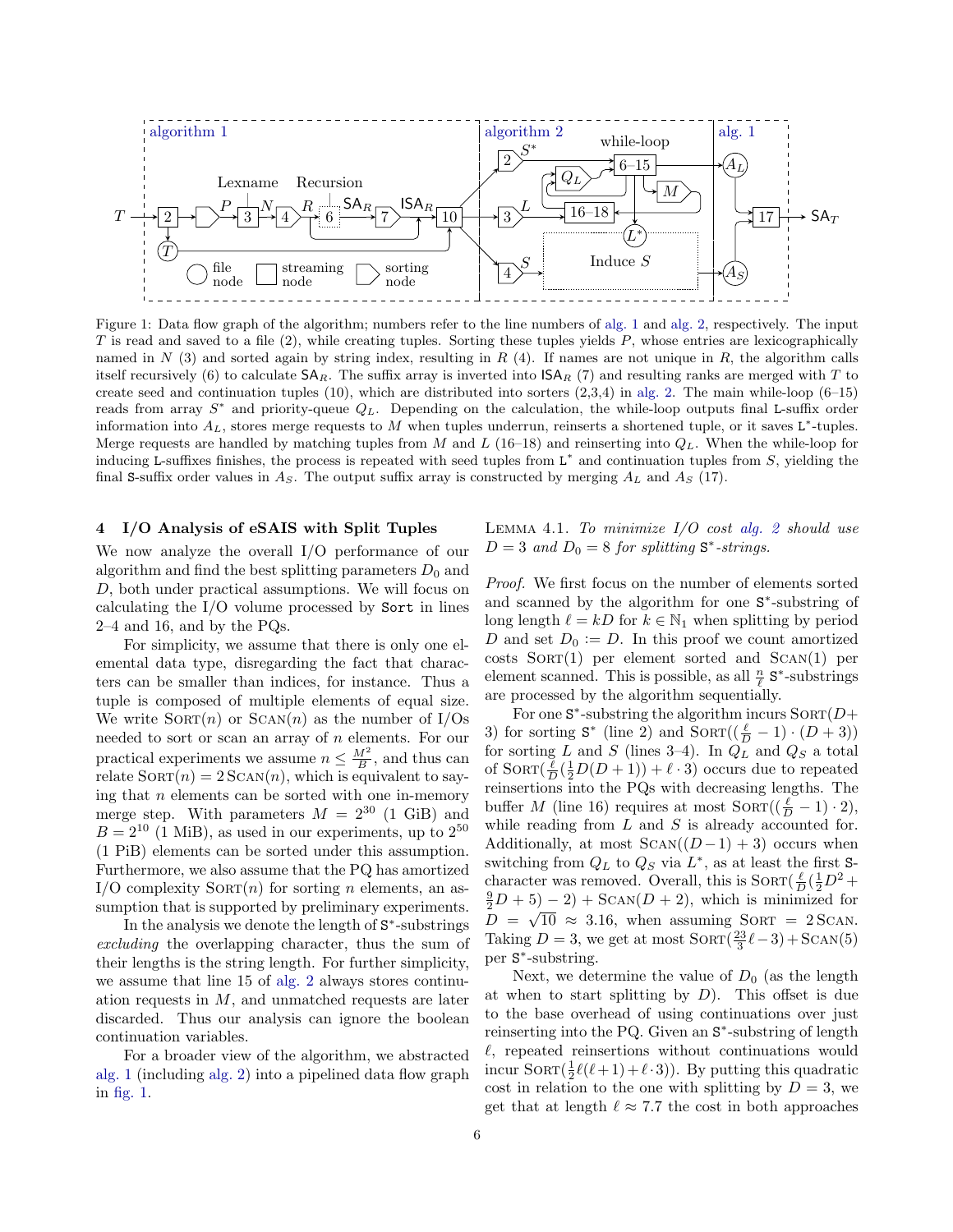is balanced. Therefore, we choose to start splitting at  $D_0 = 8.$ 

THEOREM 4.1. For a string of length n the  $I/O$  volume of [alg. 1](#page-3-0) is bounded by  $SORT(17n) + SCAN(9n)$ , when splitting with  $D = 3$  and  $D_0 = 8$  in [alg. 2.](#page-4-0)

Proof. To bound the I/O volume, we consider a string that consists of  $\frac{n}{\ell}$  **S**<sup>\*</sup>-substrings of length  $\ell$ , and determine the maximum volume over all  $2 \leq \ell \leq n$ , where  $\ell = 2$  is the smallest possible length of S<sup>\*</sup>-substrings, due to exclusion of the overlapping character. [Alg. 1](#page-3-0) needs  $ScAN(2n)$  to read T twice (in lines 2 and 10) and SORT $(n + \frac{n}{\ell} \cdot 2)$  to construct P in line 2, counting the overlapping character and excluding the boolean type, which can be encoded into i. In this SORT the  $I/O$ volume of Lexname<sub>S<sup>\*</sub></sup> is already accounted for. Cre-</sub> ating the reduced string  $R$  requires sorting of  $N$ , and thus  $Sorr(2 \cdot \frac{n}{\ell})$  I/Os. Then the suffix array of the reduced string  $\tilde{R}$  with  $|R| \leq \frac{n}{\ell}$  is computed recursively and inverted using  $SORT(2 \cdot \frac{n}{\ell})$ , or the names are already unique. After creating  $\mathsf{ISA}_R$ , [alg. 2](#page-4-0) is used with the parameters derived in [lem. 4.1,](#page-2-1) incurring the amortized I/O cost calculated there for all  $\frac{n}{\ell}$  **S**<sup>\*</sup>-substrings. The final merging of  $A_L$  and  $A_S$  (line 17) needs SCAN(2n). In sum this is

$$
V(n) \leq \text{SCAN}(2n) + \text{SORT}(n + \frac{n}{\ell} \cdot 2) + \text{SORT}(\frac{n}{\ell} \cdot 2)
$$
  
+ 
$$
V(\frac{n}{\ell}) + \text{SORT}(\frac{n}{\ell} \cdot 2) + \text{SCAN}(2n)
$$
  
+ 
$$
\frac{n}{\ell} \cdot \min\{\text{SORT}(\frac{23}{3}\ell - 3) + \text{SCAN}(5),
$$
  

$$
\text{SORT}(\frac{1}{2}\ell(\ell + 1) + \ell \cdot 3) + \text{SCAN}(\frac{\ell}{2})\}.
$$

Maximizing  $V(n, \ell)$  for  $2 \leq \ell \leq n$  by  $\ell = 2$ , we get  $V(n,\ell) \leq V(n,2) \leq \text{Sort}(8.5n) + \text{SCAN}(4.5n) + V(\frac{n}{2})$ and, solving the recurrence,  $V(n, \ell) \leq \text{SORT}(17n) +$ SCAN(9n). In §[6](#page-9-0) a worst-case string is constructed with S<sup>\*</sup>-substrings of length  $\ell = 2$ .

#### 5 Inducing the LCP Array in External Memory

In this section we describe the first practical algorithm that calculates the LCP array in external memory. The general method of integrating LCP construction into SAIS has already been described [\[13\]](#page-13-8); here, we adapt it to the EM model and have to deal with issues that did not arise in the RAM implementation [\[13\]](#page-13-8) because the latter was not implemented recursively. From the recursion, we can assume that the LCP array  $\mathsf{LCP}_R$  of the reduced string R is calculated together with  $\mathsf{SA}_R$ , while in the base case with unique lexicographic names  $\mathsf{LCP}_R$  is simply filled with zeros. Calculation of the LCP array  $LCP_T$  of the original text is done in two phases: first  $\mathsf{LCP}_R$  is expanded to the array  $\mathsf{LCP}_{S^*}$  containing the LCPs of lexicographically consecutive S<sup>\*</sup>-suffixes of

T, and from these the LCP values of all other suffixes are induced by solving semi-dynamic range minimum queries (RMQs) in EM.

5.1 Expanding the Recursive LCP Array. Given the recursively calculated LCP array  $\mathsf{LCP}_R$ , we first show how to calculate  $\mathsf{LCP}_{S^*}[k] :=$  $\text{LCP}_T (s_{\mathsf{SA}_R[k-1]}^*, s_{\mathsf{SA}_R[k]}^*)$ , which is the maximum number of equal characters (in  $T$ , not in  $R!$ ) starting at two lexicographically consecutive  $S^*$ -suffixes. See also [fig. 2,](#page-7-0) which gives an example of all concepts presented in this section.

There are two main issues to deal with: firstly, a reduced character in  $R$  is composed of several characters in T. Apart from the obvious need for scaling the values in  $\mathsf{LCP}_R$  by the lengths of the corresponding  $S^*$ substrings, we note that even different characters in R can have a common prefix in  $T$  and thus contribute to the total LCP. For example, in [fig. 2](#page-7-0) the first two S ∗ -substrings [aba] and [acbba] both start with an 'a', although they are different characters in R. The second issue is that lexicographically consecutive  $S^*$ suffixes can have LCPs encompassing more than one S ∗ -substring in one suffix, but not in the other. For example, the  $S^*$ -suffix  $T_3 = [\text{acbbab} \text{babc} \text{bbc} \text{c} \text{b}]$  and  $T_9 =$ [acbbc\$] have an LCP of 4 that spans two S<sup>\*</sup>-substrings of the latter suffix.

To handle both issues, additional information must be precalculated during the  $S^*$ -substring splitting and lexicographic naming steps in lines 2–3 of [alg. 1.](#page-3-0) During splitting in line 2, the S ∗ -substring tuples must be amended with the repetition count of the overlapping character,  $P := \mathtt{Sort}_{S^*}[(t_i, \ldots, t_j], i, \text{type}(j), \text{rep}(j))$  $(i, j) = (s_k^*, s_{k+1}^*), k \in [0, K)$ , which must also influence the sorting and naming of  $S^*$ -substrings, as described in the next paragraph. Furthermore, we store the length of each  $S^*$ -substring (or split string if large  $S^*$ substrings are split), minus the one overlapping character, in an array called  $\textsf{Size}_{S^*} := [s_{k+1}^* - s_k^* \mid k \in [0, K)]$ in string order. Lastly, during lexicographic naming, we compute the LCPs of lexicographically consecutive  $S^*$ -substrings in an array  $\mathsf{LCP}_N$ , and later use (static) RMQs over  $\mathsf{LCP}_N$  to find the common characters of arbitrary  $S^*$ -suffixes.

The final formula for computing  $\mathsf{LCP}_{S^*}$  is given by

<span id="page-6-0"></span>
$$
\begin{aligned}\n&\text{SA}_{R}[k] + \text{LCP}_{R}[k] - 1 \\
&\text{(5.1)} \quad \text{LCP}_{S^*}[k] = \sum_{i = \text{SA}_{R}[k]} \text{Size}_{S^*}[i] + \text{RMQ}_{\text{LCP}_{N}}(\ell[k], r[k]) \\
&\text{with} \quad \ell[k] = \text{ISA}_{R}\left[\text{SA}_{R}[k-1] + \text{LCP}_{R}[k]\right] + 1 \\
&\text{and} \quad r[k] = \text{ISA}_{R}\left[\text{SA}_{R}[k] + \text{LCP}_{R}[k]\right],\n\end{aligned}
$$

where the first part sums over the sizes of the common lexicographic names of consecutive S ∗ -suffixes, and the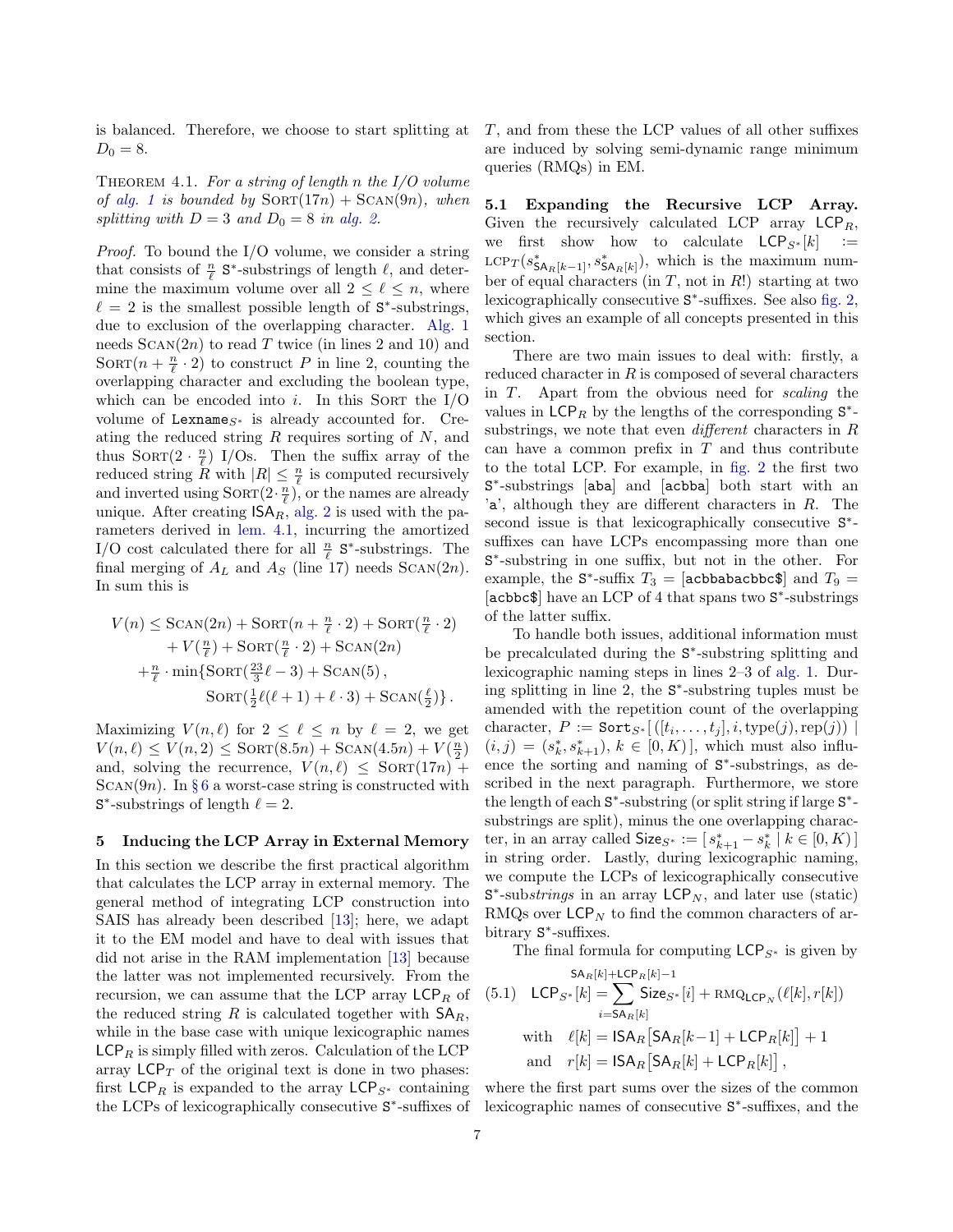<span id="page-7-0"></span>

|              | i 0 1 2 3 4 5 6 7 8 9 10 11 12 13 14                 |                                                                        |
|--------------|------------------------------------------------------|------------------------------------------------------------------------|
|              | $T$ cabacbbabacbbc $\text{\$}$                       | $([t_i \dots t_j], i, \text{type}(i), \text{rep}(j))$ LCP <sub>N</sub> |
|              | type(i) L S* L* S* L* L L S* L* S* L* S* S L* S*     | $( \mathbf{\$} , \quad 14, \quad \mathbf{S}, \quad 0)$ –               |
| $R_{\rm}$    | 0 <sub>3</sub><br>$\overline{2}$ (<br>$\overline{4}$ | ([aba], 1, S, 0) 0                                                     |
| $Size_{S^*}$ | $\overline{2}$<br>$4 \t 2 \t 2 \t 3 \t 0$            | ([aba], 7, S, 0) 3                                                     |
|              | k 0 1 2 3 4 5                                        | ( acbba, 3, S, 0) 1                                                    |
|              | $SA_R$ 5 0 2 1 3 4                                   | ([acb], 9, S, 1) 4                                                     |
|              | $LCP_B = 0 \; 1 \; 0 \; 0 \; 0$                      | $( \text{bbc}, 11, S, 0) 0$                                            |
|              | $LCP_{S^*} = 0 \t6 \t1 \t4 \t0$                      |                                                                        |

Figure 2: Example of the structures before and after the recursive call of the induced sorting algorithm. Left: the top part shows the text, the classification of suffixes and the reduced string  $R$  on which the algorithm is run recursively. The resulting suffix and LCP arrays for R are shown in the lower part  $(SA_R \text{ and } LCP_R)$ . Whereas the former has a direct correspondence to the  $S^*$ -suffixes in T, the latter needs to be expanded to  $LCP_{S*}$  to account for the different alphabets in T and R. Right: additional information needed to expand LCP<sub>R</sub> to LCP<sub>S\*</sub>. The sorted array P, consisting of  $S^*$ -substrings and associated information. The last column  $\mathsf{LCP}_N$  shows the LCPs of lexicographically consecutive  $\mathsf{S}^*$ -substrings.

RMQ delivers the LCP of the following unequal pair, as explained above. If  $\mathsf{LCP}_R[k] = 0$ , then the whole expression reduces to  $\mathsf{LCP}_N[k]$ , as one would except.

We must point out a fine detail about  $\mathsf{LCP}_N$  here: in (e)SAIS, components of S ∗ -substrings are compared first by character and then by type. For LCP construction, however, we are interested only in the common characters. Thus when equal characters of different type are encountered, the number of repetitions of the distinguishing character that match in both S<sup>∗</sup>-substrings must be added to the LCP. This is sufficient since if the same character occurs with different types, then these differing types are defined by the next differing character of each suffix, where one suffix is L and the other S, and these therefore must be different. Thus all common characters after such a position must be equal to the distinguishing character itself. In particular, this implies that we only need to look *one*  $S^*$ -substring ahead.

For example, regard the penultimate row on the right side of [fig. 2.](#page-7-0) Even though there are only 3 common characters in [acb] and its preceding  $S^*$ -substring [acbba], there is a '4' in  $\mathsf{LCP}_N$  because the S\*-substring [acb] has a repetition count of 1.

Like the LCP calculation, the  $S^*$ -substring sort order must be adapted to also encompass the repetition count of the overlapping character. As before, overlapping L characters are smaller than S characters. Of two overlapping L characters, the one with lower repetition count is considered as smaller. Symmetrically, of two S characters, the one with *higher* repetition count is smaller.

Having established how  $\mathsf{LCP}_{S^*}$  is in principle calculable, we now discuss how to implement the algorithm in the EM model. According to [eq. \(5.1\),](#page-6-0) two subproblems must be solved efficiently in external memory: range sums over  $Size_{S^*}$  and range minimum queries over  $\mathsf{LCP}_N$ . The first is solved by preparing query tuples for the sum boundaries and then performing a prefix-sum scan on  $Size_{S^*}$ .

For the static range minimum queries in  $\mathsf{LCP}_N$ , we follow a common RAM-technique [\[14\]](#page-13-19): we precompute  $\mathcal{O}(n)$  potential subqueries by a scan of  $\mathsf{LCP}_N$ , and store them on disk. The actual queries are divided into 3 subqueries, sorted, and merged with the precomputed queries (first by left, then by right query end). A final sort by query IDs brings the answers to subqueries back together. This technique was already sketched in the DC3 algorithm [\[21\]](#page-13-4).

5.2 Inducing the LCP Array. We now explain how to construct the LCP array  $\mathsf{LCP}_T$  of the input string T, given the LCP-values of  $S^*$ -suffixes in T in the array  $\mathsf{LCP}_{S^*}$ , as explained above. The general idea is to follow the inducing mechanism as explained in § [3](#page-2-0) and induce the LCP-values along with the suffix array values [\[13\]](#page-13-8).

First look at the inducing of L-suffixes (lines 11– 15 in [alg. 1\)](#page-3-0). For what follows, we imagine an array  $SA_{\vert Q_L}$  consisting of the suffix array values of suffixes that are extracted from the priority queue  $Q_L$  in line 12 of [alg. 1](#page-3-0) (last element  $i$  of the quintuple), in the order as they are extracted (hence  $\mathsf{SA}_{\vert Q_L}$  consists of the fifth components of  $S^*$ , plus the second components of  $A_L$ ). Likewise, we define the array  $\mathsf{LCP}_{|Q_L}$  consisting of the corresponding LCP array values. Hence, the aim is to augment the while loop in lines 12–15 of [alg. 1](#page-3-0) to also compute  $\mathsf{LCP}_{|Q_L}$ . The LCPs of  $\mathsf{S}^*$ -suffixes are exactly the array  $LCP_{S^*}$ , as computed above. We next show how to compute the entries in  $\mathsf{LCP}_{|Q_L}$  for the L-suffixes.

Suppose that line 13 is just about to append  $(t_i, i)$ to the array  $\mathsf{SA}_{\mathsf{Q}_L}$ , right next to a tuple  $(t_{i'}, i')$  for some  $i' < i$  with  $t_i = t_{i'}$ . The goal is to determine  $h$ , the LCP of suffixes  $i$  and  $i'$  of  $T$ . See also [fig. 3,](#page-8-1)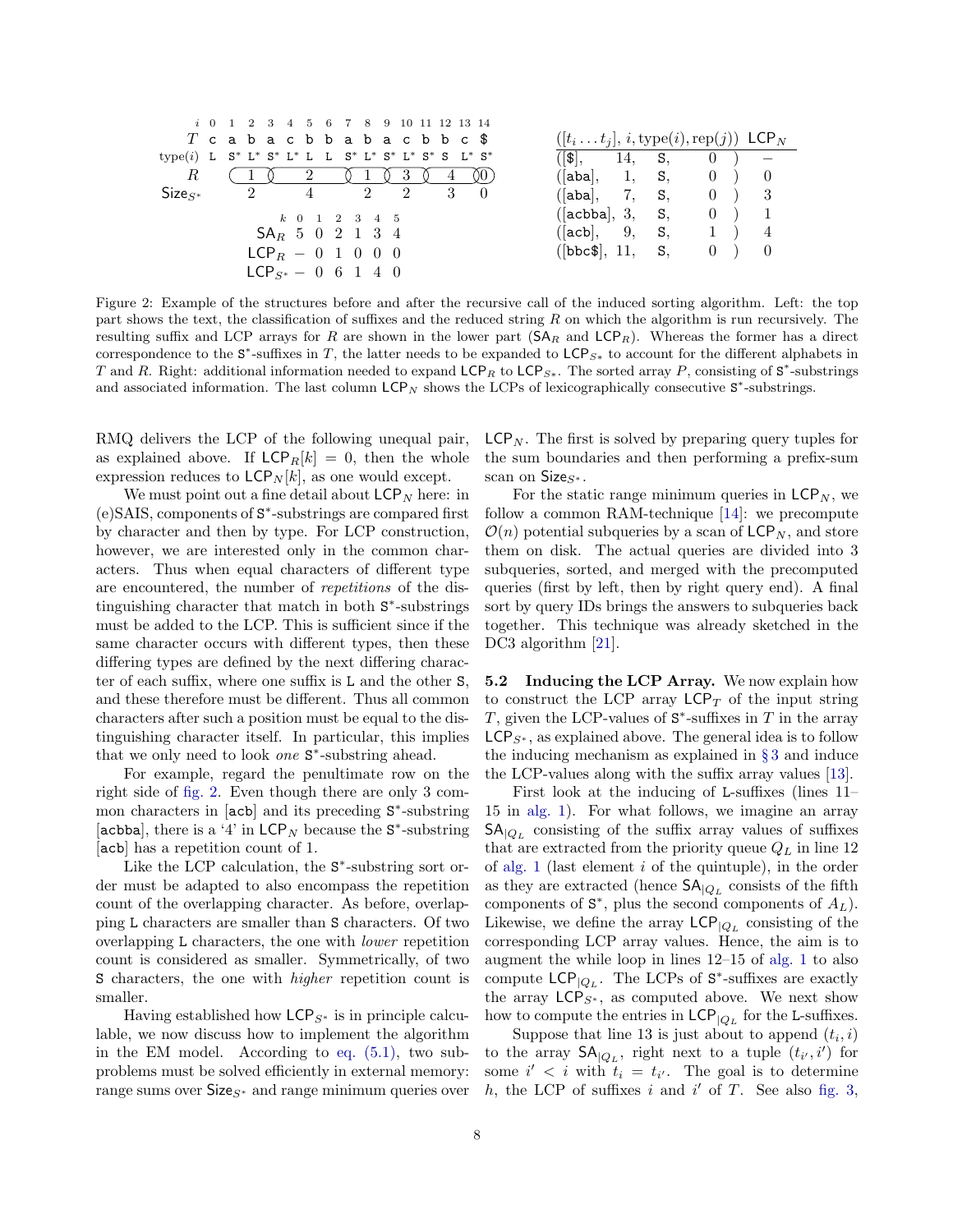<span id="page-8-0"></span>

Figure 4: Example of the inducing step. Left: for the string in [fig. 2,](#page-7-0) the suffix- and LCP-values of the L-suffixes (normal font) are induced from the LCPs of  $S^*$ -suffixes (bold font). The variable  $\rho_L$  refers to lines 11–15 of [alg. 1.](#page-3-0) The notation  $\mathsf{SA}_{\vert Q_L}$  and  $\mathsf{LCP}_{\vert Q_L}$  is used to denote all SA and LCP values extracted from the priority queue  $Q_L$  in line 12 of [alg. 1.](#page-3-0) Right: The reverse process (line 16 of [alg. 1\)](#page-3-0), where the S-suffixes are induced from the  $L^*$ -suffixes.

which shows the situation in terms of the (in reality nonexistent) arrays  $SA_{|Q_L}$  and  $LCP_{|Q_L}$ . The suffixes that caused the inducing of i and i' are  $T_{i+1}$  and  $T_{i'+1}$ , respectively, and due to [lem. 2.1](#page-2-1) those two latter suffixes are lexicographically smaller than suffix  $T_{i'}$  (hence also smaller than  $T_i$ ). Now observe that the suffixes  $T_i$  and  $T_{i'}$  are exactly the suffixes  $T_{i+1}$  and  $T_{i'+1}$  with the new character  $t_i$  prepended. Hence, the LCP of  $T_i$  and  $T_{i'}$ is exactly one more than the LCP of  $T_{i+1}$  and  $T_{i'+1}$ .

If  $t_{i+1} \neq t_{i'+1}$ , then the LCP is  $h = 1$ . Otherwise, due to the lexicographic ordering of the suffixes, the LCP of  $T_{i+1}$  and  $T_{i'+1}$  can be obtained by taking the minimum of all  $\mathsf{LCP}_{|Q_L}$ -values between the positions of those suffixes. The LCPs of all those suffixes are already known either from LCPs of  $S^*$ -suffixes or by induction from L-suffixes. Hence,  $h := \text{RMQ}_{\text{LCP}_{|Q_L}}(\ell+1, r) + 1$  is the true LCP-value of  $T_i$  and  $T_{i'}$  when outputting  $(t_i, i)$ in line 13 of [alg. 1,](#page-3-0) where  $\ell$  and r are the positions of  $i'+1$  and  $i+1$  in the partial suffix array. These positions  $\ell$  and r are available directly from the PQ: they are the relative ranks 'r' in the preceding and current quintuple. There remains one exception for the LCP of the last Lsuffix and the first S-suffix within a bucket, however, this case is easy to handle [\[13\]](#page-13-8) using the repetition counts of those suffixes.

For example, look at the inducing of suffixes  $T_2$  and  $T_8$  in the left part of [fig. 4.](#page-8-0) Both suffixes start with char-

<span id="page-8-1"></span>

Figure 3: General scheme of the inducing step. When inducing *i*, the LCP value  $h = \text{RMQ}_{\text{LCP}}(\ell + 1, r) + 1$  can be derived using an RMQ between the previous and current relative ranks of the induce sources,  $\ell$  and r.

acter **b**. The suffixes that caused the inducing are  $T_3$ and  $T_9$  at positions 3 and 4 of  $\mathsf{SA}_{\mathsf{Q}_L}$ , respectively, both starting with a. Their LCP is 4, which is determined by the trivial range minimum query  $RMQ_{\text{LCP}}(4, 4) = 4$ . Therefore, we set  $\mathsf{LCP}_{|Q_L}[7]$  to 5.

The RMQs delivering the LCP values are created in batch during inducing and answered afterwards, forming the LCP array. But notice that they are interdependent! This implies that RMQ problem we are faced with is in fact a dynamic problem. To solve it, we decided not to explore which of the well known EM data structures such as buffer trees [\[2\]](#page-13-13) are suitable for solving this task within sorting complexity. Instead, we made the highly realistic assumption that the main memory size M is large enough such that  $\frac{n}{M} = \mathcal{O}(M);$ or, more precisely,  $n \leq C \cdot M^2$  for some small constant C (with one GiB of main memory and  $C = 1/4$  as in our implementation this means we can handle problems of size  $n \leq 2^{58}$ , almost one Exabyte). This assumption is more lax than the one used in § [4.](#page-5-0)

Under this assumption we can split the array  $\mathsf{LCP}_{|Q_L}$  into blocks of size  $s := C \cdot M$  and keep the  $\mathsf{LCP}_{|Q_L}$ -values of the current block in RAM. Further, we can keep the *minima* of all  $\mathcal{O}(n/M) = \mathcal{O}(M)$  previous blocks in RAM. We build succinct semi-dynamic RAM-based RMQ-structures over both arrays, as in [\[13,](#page-13-8) Sect. 3.2]. Then every range minimum query can be split into three subqueries: the first and last subquery being contained in a block of size s, and the middle (possibly large) subquery perfectly aligning with block boundaries on both ends. The former two subqueries are answered when the block is held in RAM, while the latter subquery is answered when the last block it contains has been processed. This takes overall  $\mathcal{O}(n)$  time and  $\mathcal{O}(n/B)$  I/Os.

We made some additional optimizations for cases where  $\mathsf{LCP}_{|Q_L}$ -values can be induced without range minimum queries. One interesting case is related to the repetition counts: consider among all L-suffixes in a cbucket  $(c \in \Sigma)$  the first suffixes starting with c, cc, ccc,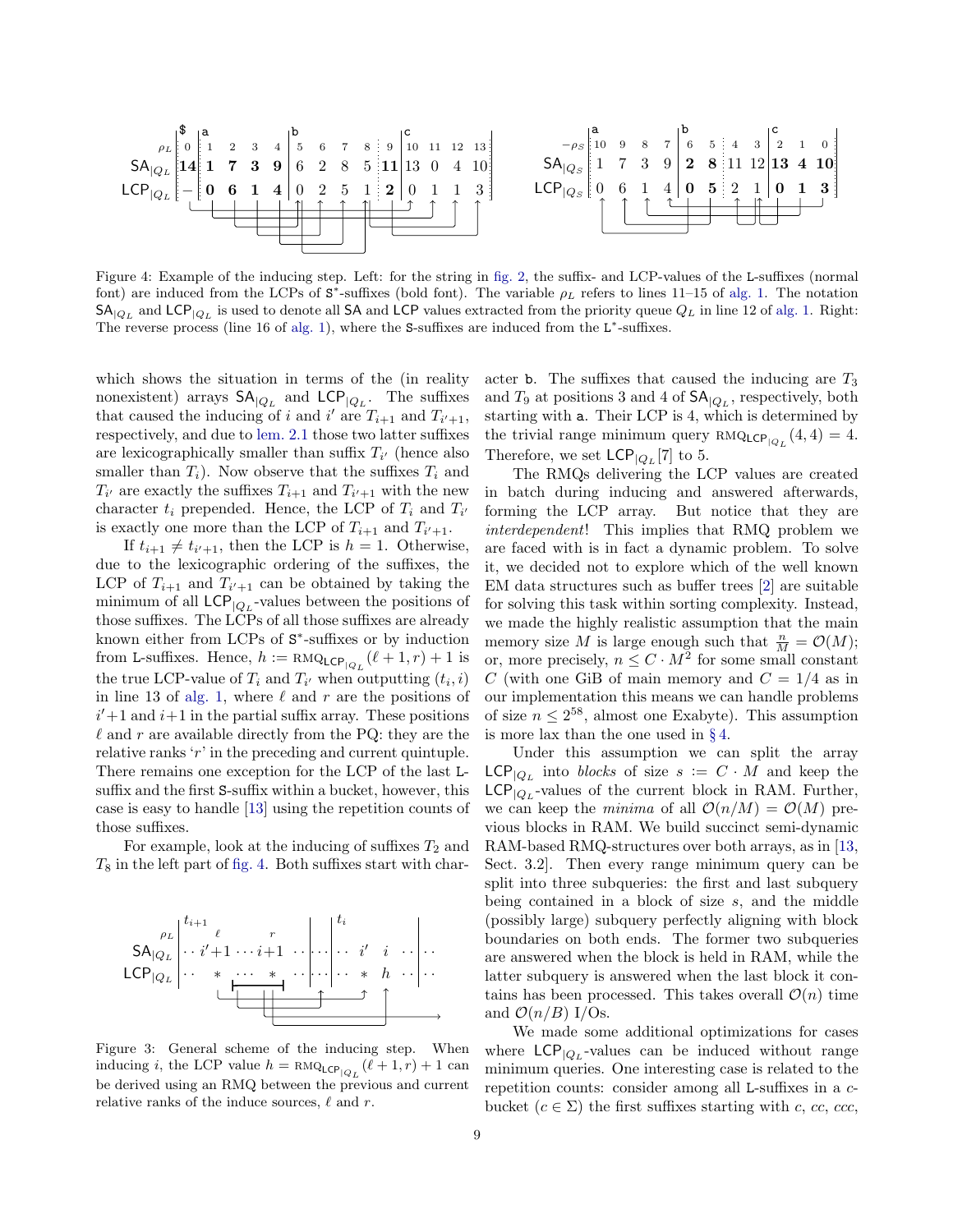etc. Their LCP-values are 0,1,2, etc., which is exactly their repetition count. The current repetition count, however, is the known variable  $r_a$ ' when extracting from the PQ, and thus the LCP can be set immediately without any RMQ. This optimization turned out to be very effective for highly repetitive texts.

Finally, we note that we have also implemented a completely in-memory version of RMQs that relies on the fact that only the right-to-left minima (looking left from the current position  $i$ ) are candidates for the minima. Except for pathological inputs there are only  $\mathcal{O}(M)$  such right-to-left minima, because the minimum at each bucket boundary is zero. Therefore they all fit in RAM and can be searched in a binary manner or using more involved heuristics [\[13\]](#page-13-8).

#### <span id="page-9-0"></span>6 Experimental Evaluation

We implemented the eSAIS algorithm with integrated LCP construction in  $C++$  using the external memory library STXXL [\[8\]](#page-13-14). This library provides efficient external memory sorting and a priority queue that is modeled after the design for cached memory [\[30\]](#page-14-6). Note that in STXXL all  $I/O$  operations bypass the operating system cache; therefore the experimental results are not influenced by system cache behavior. Our implementation and selected input files are available from <http://tbingmann.de/2012/esais/>.

Before describing the experiments, we highlight some details of the implementation. Most notably, Stxxl does not support variable length structures, nor are we aware of a library with PQ that does. Therefore, in the implementation the tuples in the PQ and the associated arrays are of fixed length, and superfluous I/O transfer volume occurs. Due to fixed length structures, the results from the I/O analysis for the tuning parameter  $D$  cannot directly be used. We found that  $D = D_0 = 3$  are good splitting values in practice. All results of the algorithms were verified using a suffix array checker [\[7,](#page-13-6) Sect. 8] and a semiexternal version of Kasai's LCP algorithm [\[22\]](#page-13-20) (when possible). We designed the implementation to use an implicit sentinel instead of '\$,' so that input containing zero bytes can be suffix sorted as well. Since our goal was to sort large inputs, the implementation can use different data types for array positions: usual 32-bit integers and a special 40-bit data type stored in five bytes. The input data type is also variable, we only experimented with usual 8-bit inputs, but the recursive levels work internally with the 32/40-bit data type. When sorting ASCII strings in memory, an efficient inplace radix sort [\[19\]](#page-13-21) is used. Strings of larger data types are sorted in RAM using g++ STL's version of introsort. The initial sort of short strings into  $P$  was implemented using a variable length tuple sorter.

We chose a wide variety of large inputs, both artificial and from real-world applications:

Wikipedia is an XML dump of the most recent version of all pages in the English Wikipedia, which is obtainable from <http://dumps.wikimedia.org/>; our dump is dated enwiki-20120601.

Gutenberg is a concatenation of all ASCII text documents from [http://www.gutenberg.org/robot/](http://www.gutenberg.org/robot/harvest) [harvest](http://www.gutenberg.org/robot/harvest) as available in September 2012.

Human Genome consists of all DNA files from the UCSC human genome assembly "hg19" downloadable from <http://genome.ucsc.edu/>. The files were stripped of all characters but  $\{A, G, C, T, N\}$  and normalized to upper-case. Note that this input contains very long sequences of unknown N placeholders, which influences the LCPs.

**Pi** are the decimals of  $\pi$ , written as ASCII digits and starting with "3.1415."

Skyline is an artificial string for which eSAIS has maximum recursion depth. To achieve this, the string's suffixes must have type sequence LSLS...LS at each level of recursion. Such a string can be constructed for a length  $n = 2^p$ ,  $p \ge 1$ , using the alphabet  $\Sigma = [\mathbf{\$}, \sigma_1, \ldots, \sigma_p]$  and the grammar  $\{S \to T_1\mathbf{\$}, T_i \to$  $T_{i+1}\sigma_iT_{i+1}$  for  $i=1,\ldots,p-1$  and  $T_p\to\sigma_p$ . For  $p=4$ and  $\Sigma = [\, \text{\$}, \text{\a}, \text{\b}, \text{\c}, \text{\d}, \text{\c}]\,$ , we get dcdbdcdadcdbdcd\$; for the test runs we replaced  $\frac{1}{2}$  with  $\sigma_0$ . The input Skyline is generated depending on the experiment size, all other inputs are cut to size.

Our main experimental platform A was a cluster computer, with one node exclusively allocated when running a test instance. The nodes have an Intel Xeon X5355 processor clocked with 2.66 GHz and 4 MiB of level 2 cache. In all tests only one core of the processor is used. Each node has 850 GiB of available disk space striped with RAID<sub>0</sub> across four local disks of size 250 GiB; the rest is reserved by the system. We limited the main memory usage of the algorithms to 1 GiB of RAM, and used a block size of 1 MiB. The block size was optimized in preliminary experiments.

Due to the limited local disk space in the cluster computer, we chose to run some additional, larger experiments on **platform B**: an Intel Xeon X5550 processor clocked with 2.66 GHz and 8 MiB of level 2 cache. The main memory usage was limited to 4 GiB RAM, we kept the block size at 1 MiB and up to six local SATA disk with 1 TB of local space were available. Programs on both platforms were compiled using g++ 4.4.6 with -O3 and native architecture optimization.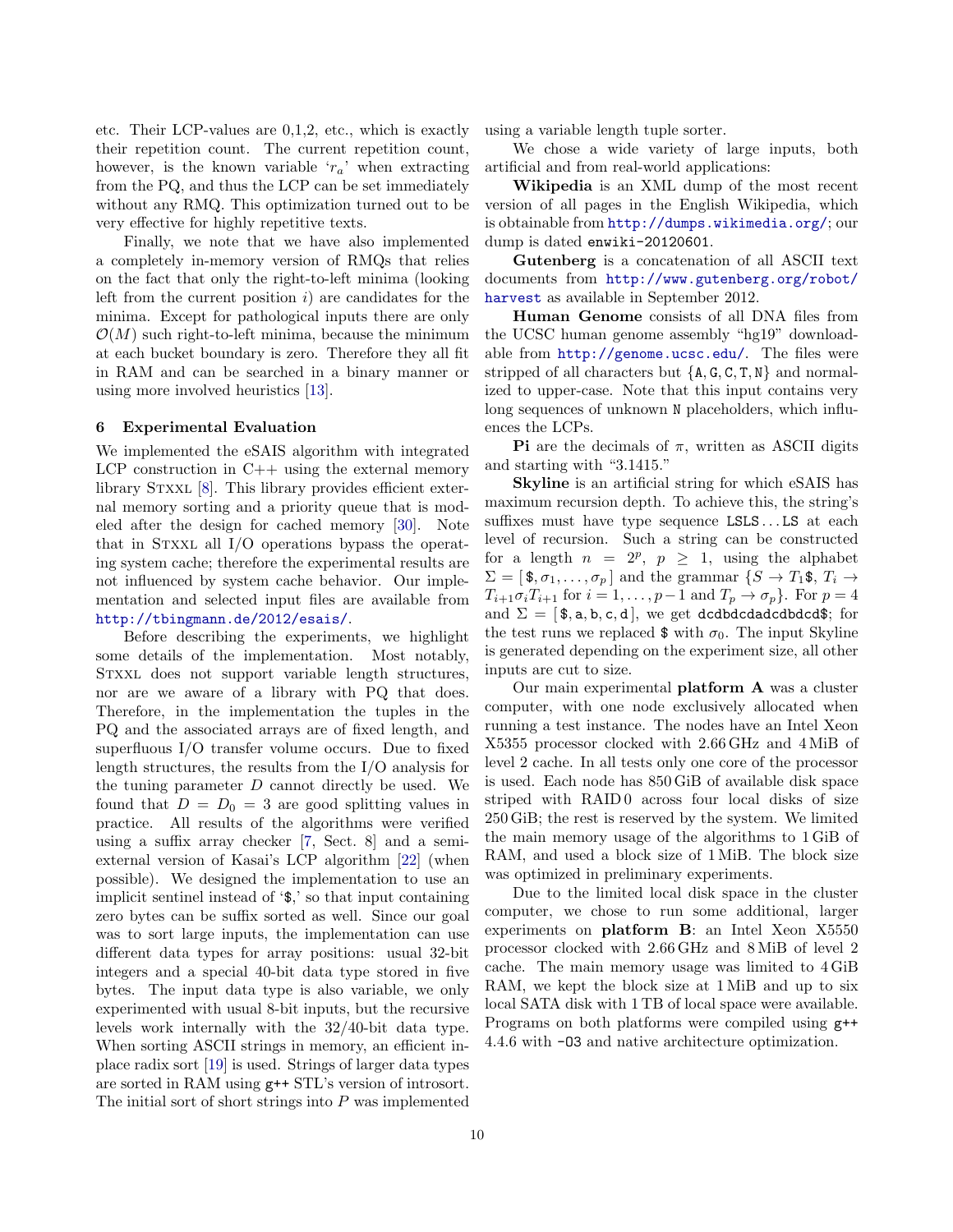<span id="page-10-1"></span>

Figure 5: The first row shows construction time and I/O volume of eSAIS (open bullets) and DC3 (filled bullets) on experimental platform A. The second row shows selected characteristics of the input strings.

6.1 Plain Suffix Array Construction. As noted in the introduction, the previously fastest EM suffix sorter is DC3 [\[7\]](#page-13-6). We adapted and optimized the original source code[1](#page-10-0) , which is already implemented using Stxxl, to our current setup and larger data types. An implementation of DC7 exists that is reported to be about 20% faster in the special case of human DNA [\[33\]](#page-14-5), but we did not include in our experiments.

[Figure 5](#page-10-1) shows the construction time and I/O volume of eSAIS and DC3 on platform A using 32-bit keys. The two algorithms eSAIS (open bullets) and DC3 (filled bullets) were run on prefixes  $T[0, 2^k)$  of all five inputs, with only Skyline being generated specifically for each size. In total these plots took 3.2 computing days and over 16.8 TiB of I/O volume, which is why only one run was performed for each of the 90 test instances.

For all real-world inputs eSAIS's construction time is about half of DC3's. The I/O volume required by

eSAIS is also only about 60% of the volume of DC3. The two artificial inputs exhibit the extreme results they were designed to provoke: Pi is random input with short LCPs, which is an easy case for DC3. Nevertheless, eSAIS is still faster, but not twice as fast. The results from eSAIS's worst-case Skyline show another extreme: eSAIS has highest construction time on its worst input, whereas DC3 is moderately fast because Skyline can efficiently be sorted by triples. The high I/O volume of eSAIS for Skyline is due to its maximum recursion depth, reducing the string only by  $\frac{1}{2}$  and filling the PQ with  $\frac{n}{2}$  items on each level. The PQ implementation requires more I/O volume than sorting, because it recursively combines short runs to keep the arity of mergers in main memory small. Even though DC3 reduces by  $\frac{2}{3}$ , the recursion depth is limited by  $\log_3 n$ and sorting is more straightforward.

Besides the basic eSAIS algorithm, we also implemented a variant which "discards" sequences of multi-

<span id="page-10-0"></span> $\overline{1_{\text{http://algo2.iti.kit.edu/dementiev/esuffix/docu/}}$  $\overline{1_{\text{http://algo2.iti.kit.edu/dementiev/esuffix/docu/}}$  $\overline{1_{\text{http://algo2.iti.kit.edu/dementiev/esuffix/docu/}}$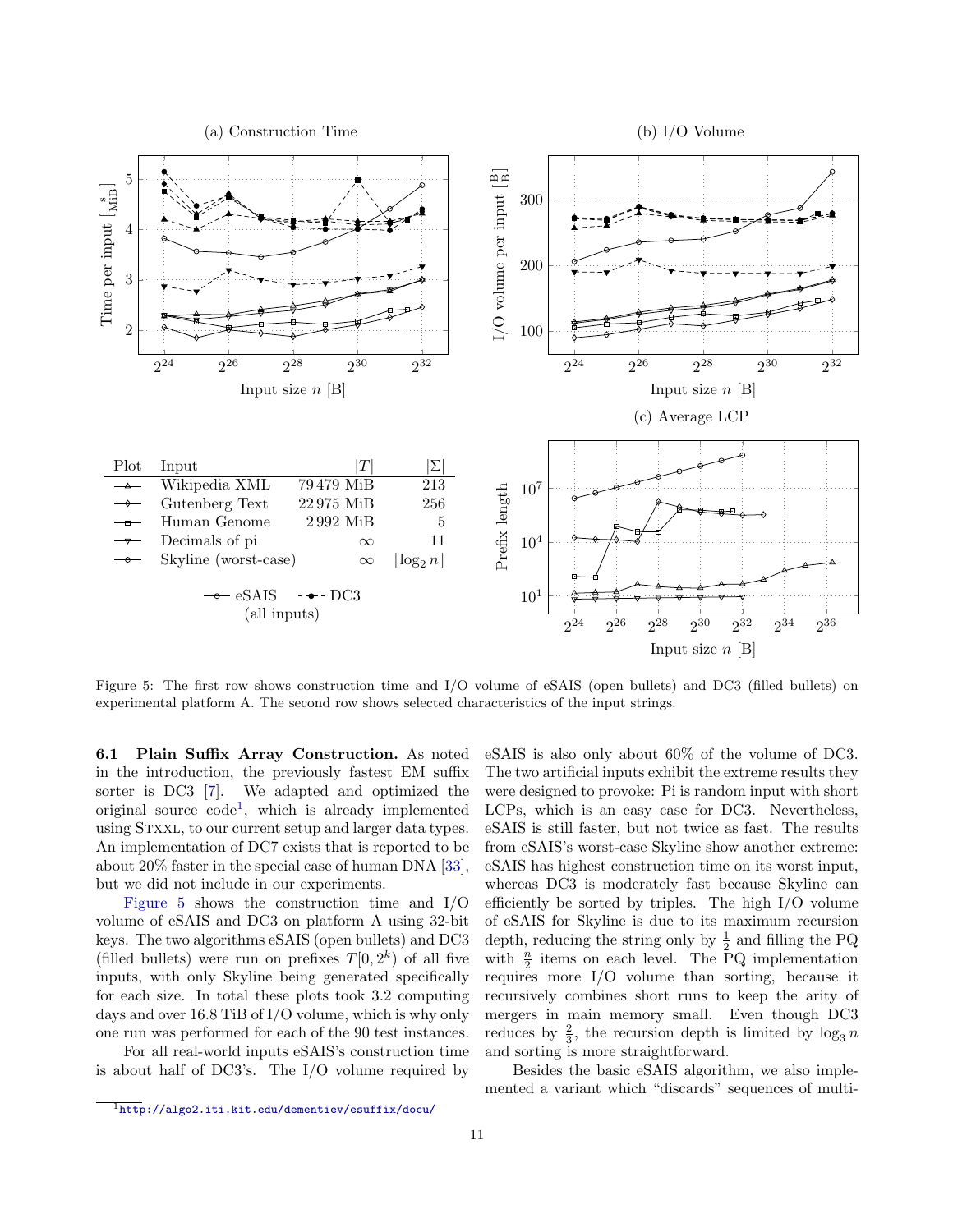<span id="page-11-0"></span>

Figure 6: Subfigures (a)-(d) show construction time and I/O volume of all six implementations run on platform A for three different inputs. Subfigures (a)-(b) use 32-bit positions, while (c)-(d) runs with 40-bit. On the right hand side,  $\frac{B}{B}$  indicates I/O volume in bytes per input byte.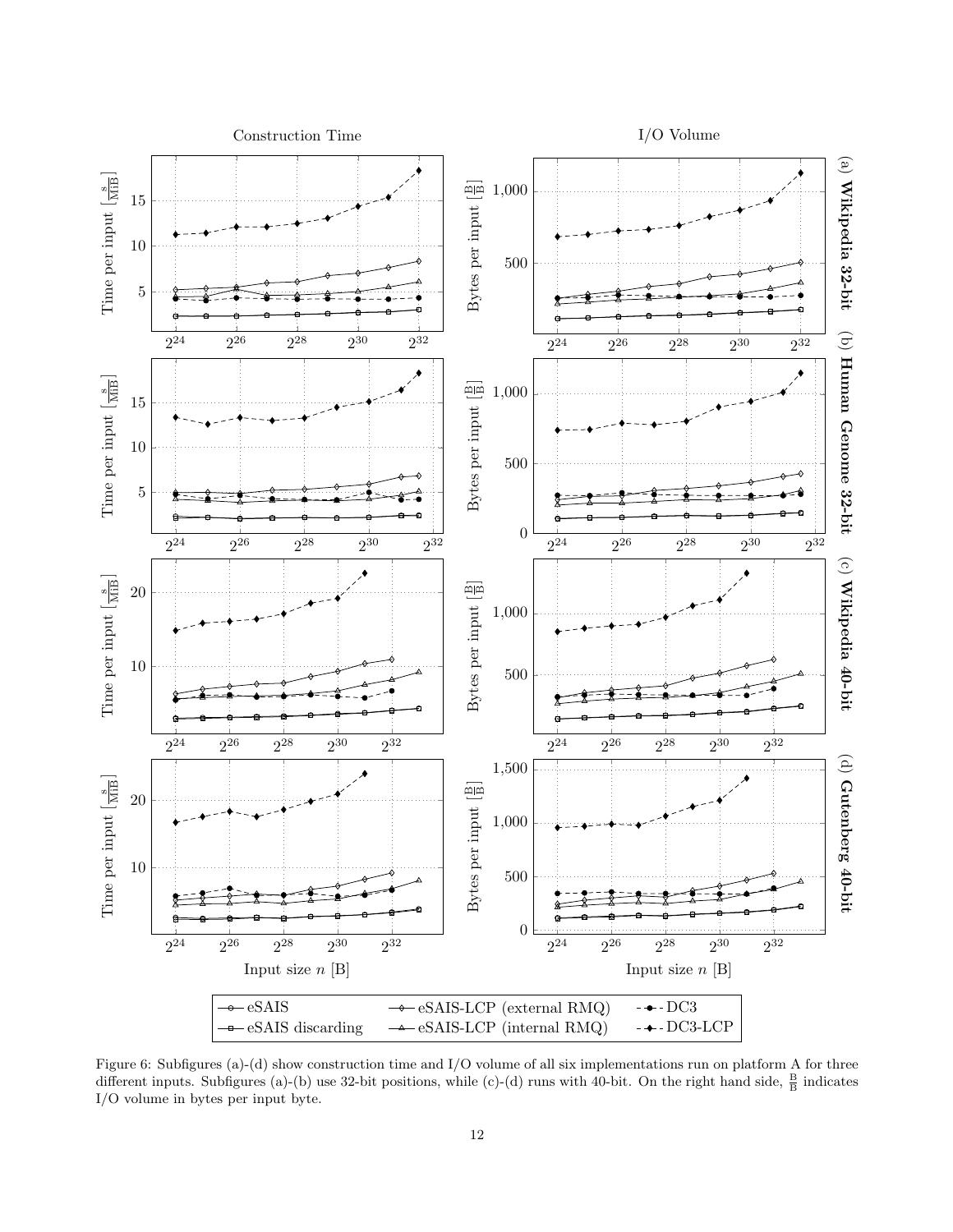<span id="page-12-1"></span>

Figure 7: Measured construction time and I/O volume of three implementations is shown for the largest test instance Wikipedia run on platform B using 40-bit positions

ple unique names from the reduced string prior to recursion [\[7,](#page-13-6) [28\]](#page-14-8). However, we discovered that this optimization has much smaller effect in eSAIS than in other suffix sorters (see fig.  $6(a)-(d)$ ). This is probably due to the induced sorting algorithm already adapting very efficiently to the input string's characteristics.

6.2 Suffix and LCP Array Construction. We implemented two variants of LCP construction: one solving RMQs in EM (LCPext), and the other entirely in RAM (LCPint). The EM solution saves RMQs to disk during the inducing process, and constructs the LCP array from these queries after the SA was completed. Contrarily, the RAM solution precalculates the LCP for each induced position from an in-memory structure and saves the LCP in the PQ. Thus the LCP array is constructed at the same time as the SA (when extracting from the PQ). The size of the in-memory RMQ structure is related to the maximum LCP and the number of different inducing targets within one bucket, and grows up to 300 MiB for the Human Genome. The in-memory RMQ construction also requires the preceding character  $t_{i-1}$  to be available when processing the while loop, a restriction that requires an overlap of two characters in continuation tuples and thus leads to a larger I/O volume. Since no EM variant of DC3 with LCP construction in STXXL is available, we extended the original implementation as suggested in [\[20\]](#page-13-22).

Figure  $6(a)$ -(d) shows the results of all six variants of the algorithms on the real-world inputs run on platform A. We observe that eSAIS-LCP internal or external are the first viable methods to calculate suffix array and LCP array in EM; our version of DC3-LCP finishes in justifiable time only for very small instances. On all real-world inputs the construction time of eSAIS-

LCP is never more than twice the time of DC3 without LCP construction. As expected, in-memory RMQs are consistently faster than EM-RMQs and also require fewer I/Os, even though the PQ tuples are larger.

To exhibit experiments with building large suffix arrays, we configured the algorithms to use 40-bit positions on platform A. Figure  $6(c)-(d)$  show results for the Wikipedia and Gutenberg input only up to  $2^{33}$ , because larger instances require more local disk space than available at the node of the cluster computer. On average over all tests instances of Wikipedia, calculation using 40-bit positions take about 33% more construction time and the expected 25% more I/O volume.

The size of suffix arrays that can be built on platform A was limited by the local disk space; we therefore determined the maximum disk allocation required. [Ta](#page-12-0)[ble 1](#page-12-0) shows the average maximum disk allocation measured empirically over our test inputs for 32-bit and 40-bit offset data types.

On platform B we had the necessary 4 TiB disk space required to process the full Wikipedia instance, and these results are shown in [fig. 7.](#page-12-1) The maximum size of the in-memory RMQ structure was only about 12 MiB. Sorting of the whole Wikipedia input with eSAIS took 2.4 days and 18 TiB I/O volume, and with eSAIS with LCP construction (internal memory RMQs) took 5.0 days and 35 TiB I/O volume.

<span id="page-12-0"></span>

|                 |                       | $\vert$ eSAIS -LCPint -LCPext $\vert$ DC3 -LCP |  |
|-----------------|-----------------------|------------------------------------------------|--|
|                 | $32$ -bit $25n$ $44n$ | $52n$ 46n 88n                                  |  |
| $40$ -bit $28n$ | 54n                   | 63 <i>n</i>   58 <i>n</i> 109 <i>n</i>         |  |

Table 1: Maximum disk allocation in bytes required by the algorithms, averaged and rounded over all our inputs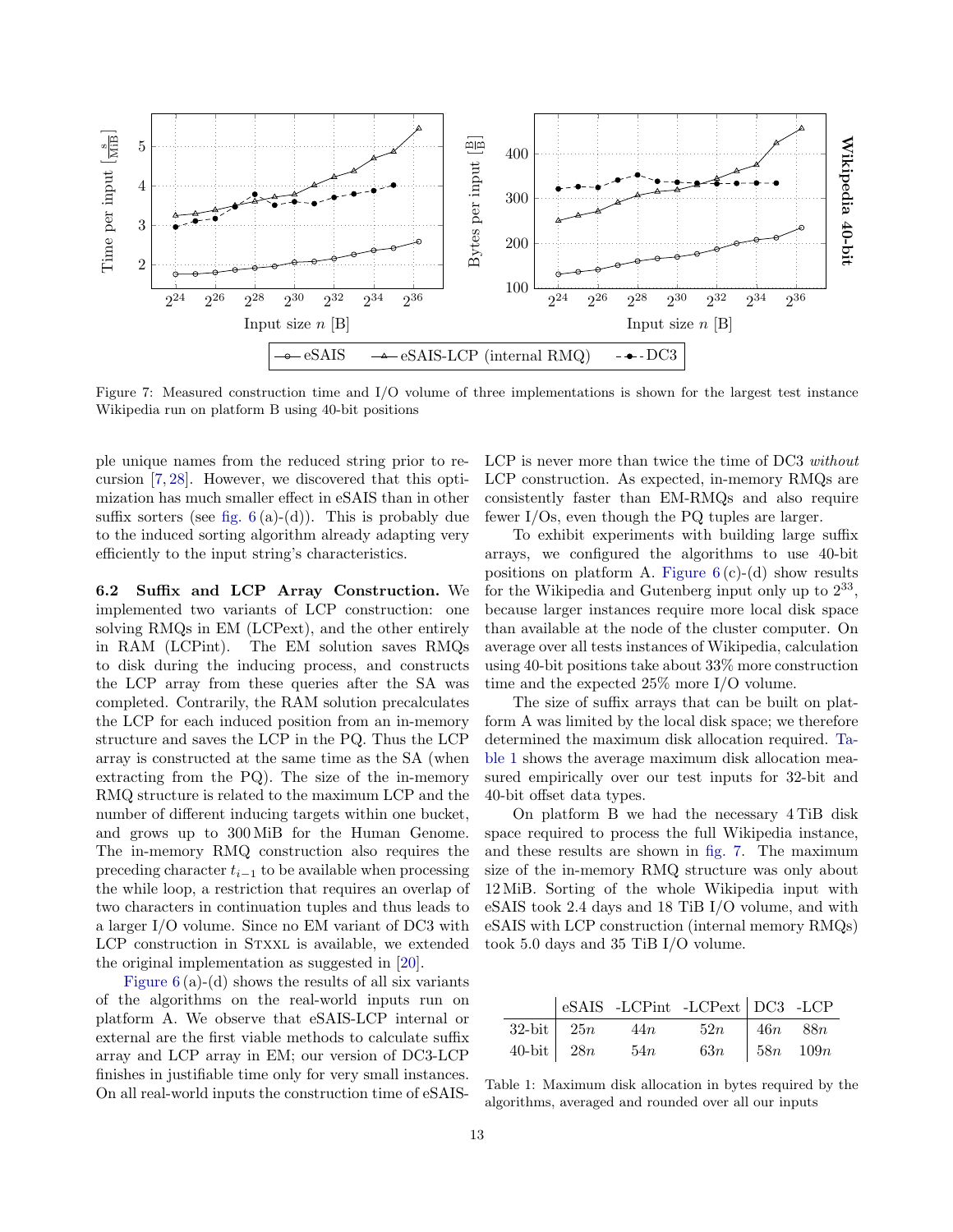#### 7 Conclusions and Future Work

We presented a better external memory suffix sorter that can also construct the LCP array. Although our implementations are already very practical, we point out some optimizations that could yield an even better performance in the future. Because eSAIS is largely compute bound, a more efficient internal memory priority queue implementation, e.g. a radix heap, may improve suffix array construction time significantly. Another fact that could lead to significantly better performance is that any reinsertion into the PQ is always after the last tuple of the current repetition bucket. Thus the PQ's main-memory merge buffer could be bypassed in many cases. Performance on inputs relying heavily on sorting (like Pi and Skyline) could also be improved by sorting  $S^*$ -substring deeper than only three characters if they are very short. As a whole, the potential of further speed improvements by optimization of eSAIS is higher than for DC3. We also note that, the final recursive stage can also output the Burrows-Wheeler transform [\[6\]](#page-13-23) directly from the extracted PQ tuple, instead of the suffix array. Obviously, for real-world applications one should stop sorting in external memory when the reduced string can be suffix sorted internally. This is currently not implemented. Finally, it is possible to combine the two variants of eSAIS-LCP (internal and external RMQs) into one algorithm with a bounded inmemory RMQ structure, where unanswered RMQs are saved to EM and solved later.

### References

- <span id="page-13-3"></span>[1] Antonitio, P. J. Ryan, W. F. Smyth, A. Turpin, and X. Yu. New suffix array algorithms — linear but not fast? In Proc. Fifteenth Australasian Workshop Combinatorial Algorithms (AWOCA), pages 148–156, 2004.
- <span id="page-13-13"></span>[2] L. Arge. The buffer tree: A technique for designing batched external data structures. Algorithmica, 37(1):1–24, 2003.
- <span id="page-13-15"></span>[3] L. Arge, P. Ferragina, R. Grossi, and J. S. Vitter. On sorting strings in external memory. In Proc. STOC, pages 540–548. ACM Press, 1997.
- <span id="page-13-12"></span>[4] M. Barsky, U. Stege, and A. Thomo. A survey of practical algorithms for suffix tree construction in external memory. Softw. Pract. Exper., 40(11):965– 988, 2010.
- <span id="page-13-17"></span>[5] M. J. Bauer, A. J. Cox, G. Rosone, and M. Sciortino. Lightweight LCP construction for next-generation sequencing datasets. In Proc. WABI, volume 7534 of LNCS, pages 326–337. Springer, 2012.
- <span id="page-13-23"></span>[6] M. Burrows and D. J. Wheeler. A block-sorting lossless data compression algorithm. Technical Report 124, Digital Equipment Corporation, 1994.
- <span id="page-13-6"></span>[7] R. Dementiev, J. Kärkkäinen, J. Mehnert, and P. Sanders. Better external memory suffix array construction. ACM J. Exp. Algorithmics, 12:Article No. 3.4, 2008.
- <span id="page-13-14"></span>[8] R. Dementiev, L. Kettner, and P. Sanders. STXXL: Standard template library for XXL data sets. Softw. Pract. Exper., 38(6):589–637, 2008.
- <span id="page-13-7"></span>[9] A. Döring, D. Weese, T. Rausch, and K. Reinert.  $SeqAn$  — an efficient, generic  $C++$  library for sequence analysis. BMC Bioinformatics, 9:11, 2008.
- <span id="page-13-9"></span>[10] M. Farach-Colton, P. Ferragina, and S. Muthukrishnan. On the sorting-complexity of suffix tree construction. J. ACM, 47(6):987–1011, 2000.
- <span id="page-13-2"></span>[11] P. Ferragina and J. Fischer. Suffix arrays on words. In Proc. CPM, volume 4580 of LNCS, pages 328–339. Springer, 2007.
- <span id="page-13-16"></span>[12] P. Ferragina, T. Gagie, and G. Manzini. Lightweight data indexing and compression in external memory. Algorithmica, 63(3):707–730, 2012.
- <span id="page-13-8"></span>[13] J. Fischer. Inducing the LCP-array. In Proc. WADS, volume 6844 of LNCS, pages 374–385. Springer, 2011.
- <span id="page-13-19"></span>[14] J. Fischer and V. Heun. Space efficient preprocessing schemes for range minimum queries on static arrays. SIAM J. Comput., 40(2):465–492, 2011.
- <span id="page-13-10"></span>[15] S. Gog and E. Ohlebusch. Fast and lightweight LCParray construction algorithms. In Proc. ALENEX, pages 25–34. SIAM Press, 2011.
- <span id="page-13-0"></span>[16] G. H. Gonnet, R. A. Baeza-Yates, and T. Snider. New indices for text: PAT trees and PAT arrays. In W. B. Frakes and R. A. Baeza-Yates, editors, Information Retrieval: Data Structures and Algorithms, chapter 3, pages 66–82. Prentice-Hall, 1992.
- <span id="page-13-5"></span>[17] H. Itoh and H. Tanaka. An efficient method for in memory construction of suffix arrays. In Proc. SPIRE/CRIWG, pages 81–88. IEEE Press, 1999.
- <span id="page-13-11"></span>[18] J. Kärkkäinen, G. Manzini, and S. J. Puglisi. Permuted longest-common-prefix array. In Proc. CPM, volume 5577 of LNCS, pages 181–192. Springer, 2009.
- <span id="page-13-21"></span>[19] J. Kärkkäinen and T. Rantala. Engineering radix sort for strings. In Proc. SPIRE, volume 5280 of LNCS, pages 3–14. Springer, 2009.
- <span id="page-13-22"></span>[20] J. Kärkkäinen and P. Sanders. Simple linear work suffix array construction. Proc. ICALP, 2719:943–955, 2003.
- <span id="page-13-4"></span>[21] J. Kärkkäinen, P. Sanders, and S. Burkhardt. Linear work suffix array construction. J.  $ACM$ ,  $53(6):1-19$ , 2006.
- <span id="page-13-20"></span>[22] T. Kasai, G. Lee, H. Arimura, S. Arikawa, and K. Park. Linear-time longest-common-prefix computation in suffix arrays and its applications. In Proc. CPM, volume 2089 of LNCS, pages 181–192. Springer, 2001.
- <span id="page-13-18"></span>[23] P. Ko and S. Aluru. Space efficient linear time construction of suffix arrays. J. Discrete Algorithms, 3(2–4):143–156, 2005.
- <span id="page-13-1"></span>[24] U. Manber and E. W. Myers. Suffix arrays: A new method for on-line string searches. SIAM J. Comput., 22(5):935–948, 1993.